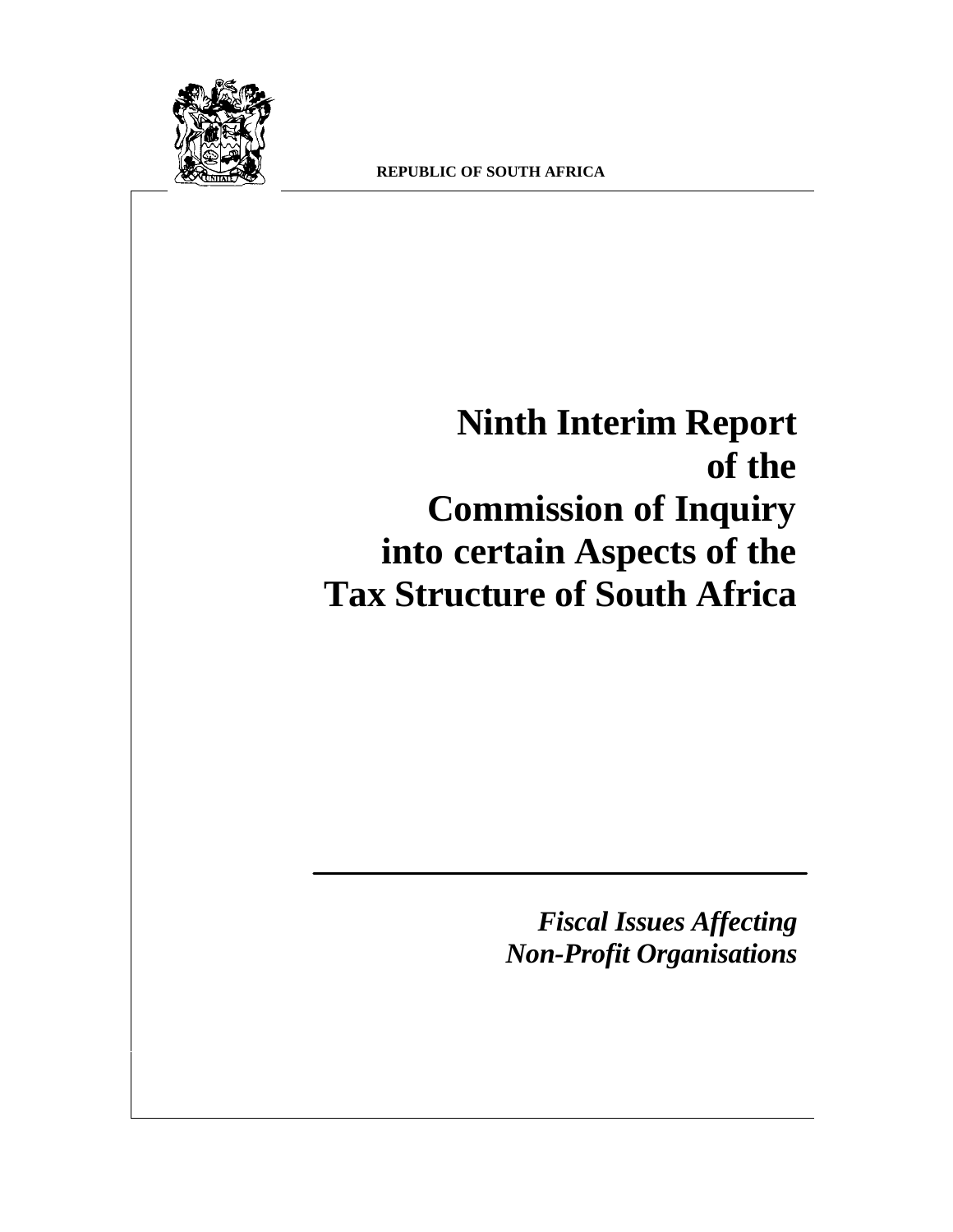#### **NINTH INTERIM REPORT OF THE COMMISSION OF INQUIRY INTO CERTAIN ASPECTS OF THE TAX STRUCTURE OF SOUTH AFRICA**

**TO THE PRESIDENT**

**MAY IT PLEASE YOU MR PRESIDENT:**

**WE HAVE THE HONOUR TO SUBMIT HEREWITH THE NINTH INTERIM REPORT OF THE COMMISSION.**

**SIGNED AT JOHANNESBURG, THIS 12TH DAY OF FEBRUARY 1999.**

M M KATZ (CHAIRMAN)

**DMDAVIS** 

PLE R DU TOIT

N J M CANCA

**J DE V GRAAFF** 

**D D MOKGATLE** 

**JNNJEKE** 

All Canca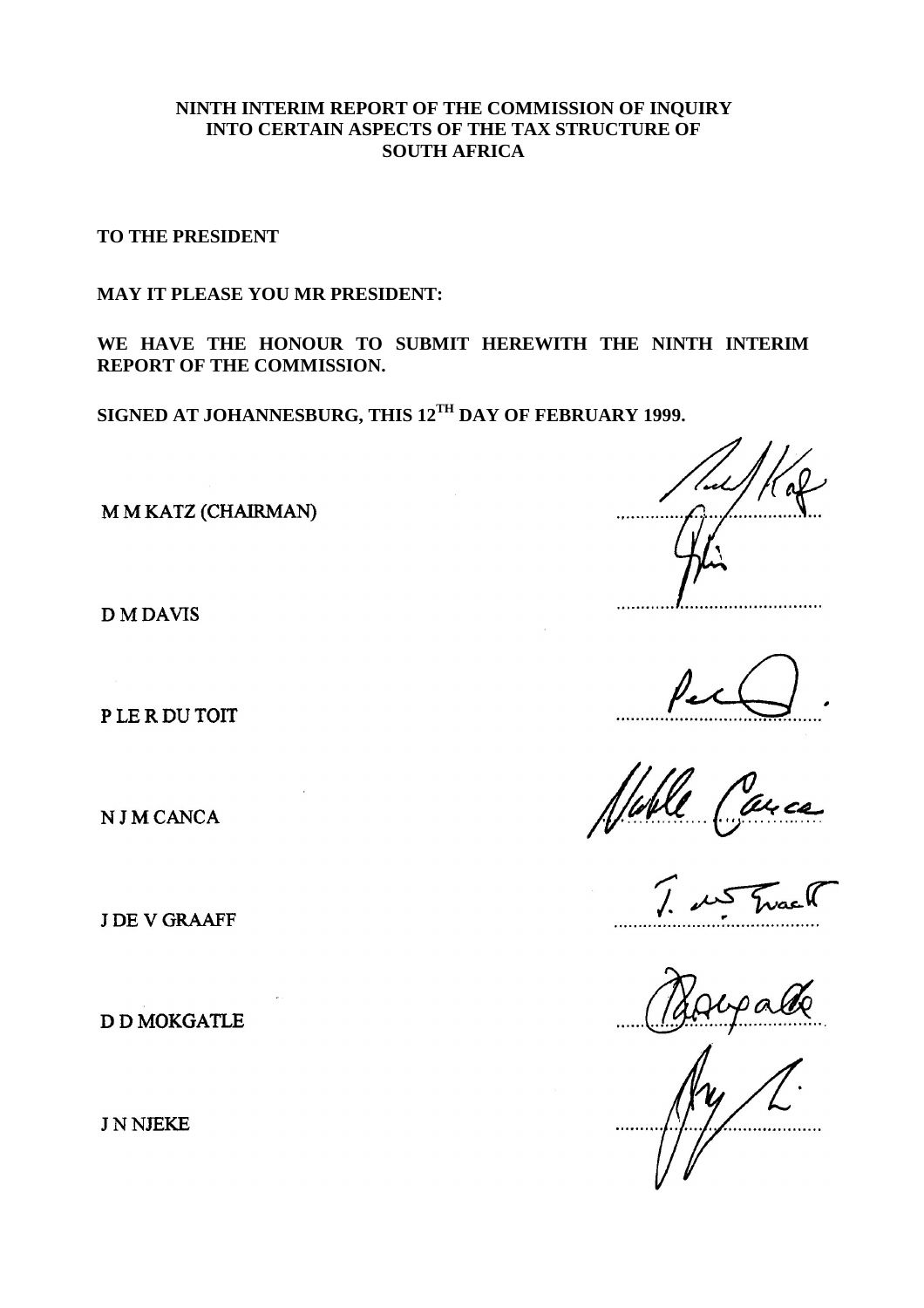# **FISCAL ISSUES AFFECTING NON-PROFIT ORGANISATIONS (NPOs)**

# **TABLE OF CONTENTS**

**Page**

| 1.                | <b>INTRODUCTION</b>                                                         |                                                      | $\mathbf{1}$     |  |
|-------------------|-----------------------------------------------------------------------------|------------------------------------------------------|------------------|--|
| 2.                |                                                                             | MOTIVATION FOR BENEFICIAL TAX TREATMENT OF NPOS      | $\boldsymbol{2}$ |  |
| 3.                | PROBLEMS WITH THE EXISTING LEGISLATIVE FRAMEWORK<br><b>CURRENT PRACTICE</b> |                                                      |                  |  |
| 4.                |                                                                             |                                                      |                  |  |
| 5.                | <b>CRITICAL POLICY ISSUES</b>                                               |                                                      | 6                |  |
|                   | 5.1                                                                         | The two distinct South African tax benefits          | 6                |  |
|                   | 5.2                                                                         | Problem of defining eligibility criteria             | 6                |  |
|                   | 5.3                                                                         | <b>Drafting Considerations</b>                       | $\boldsymbol{7}$ |  |
|                   | 5.4                                                                         | <b>Administrative Simplicity</b>                     | $\boldsymbol{7}$ |  |
|                   | 5.5                                                                         | Government Financial Co-option                       | $\tau$           |  |
|                   | 5.6                                                                         | <b>Trading Activities</b>                            | $\,8\,$          |  |
|                   | 5.7                                                                         | <b>Public Policy</b>                                 | 9                |  |
|                   | 5.8                                                                         | Public Accountability                                | 10               |  |
|                   | 5.9                                                                         | Conflicts of Interest                                | 10               |  |
|                   | 5.10                                                                        | <b>Unfair Competition</b>                            | 10               |  |
|                   | 5.11                                                                        | <b>Prudent Investment</b>                            | 11               |  |
|                   | 5.12                                                                        | Community-based and Informal Organisations (CBOs)    | 12               |  |
|                   | 5.13                                                                        | Land Restitution Bodies and Membership Organisations | 13               |  |
|                   | 5.14                                                                        | Donor Deductibility                                  | 13               |  |
| 6.                | <b>SPECIFIC PROPOSALS</b>                                                   |                                                      | 16               |  |
|                   | 6.1                                                                         | General recommendations                              | 16               |  |
|                   | 6.2                                                                         | Donations tax                                        | 18               |  |
|                   | 6.3                                                                         | Estate duty                                          | 19               |  |
| <b>APPENDIX 1</b> |                                                                             | VARIATIONS IN INTERNATIONAL TAX TREATMENT OF NPOS    | 21               |  |
|                   | 1.                                                                          | Australia                                            | 21               |  |
|                   | 2.                                                                          | Canada                                               | 21               |  |
|                   | 3.                                                                          | Egypt                                                | 21               |  |
|                   | 4.                                                                          | France                                               | 22               |  |
|                   | 5.                                                                          | Germany                                              | 22               |  |
|                   | 6.                                                                          | Hungary                                              | 24               |  |
|                   | 7.                                                                          | India                                                | 24               |  |
|                   | 8.                                                                          | Republic of Ireland                                  | 25               |  |
|                   | 9.                                                                          | Israel                                               | 25               |  |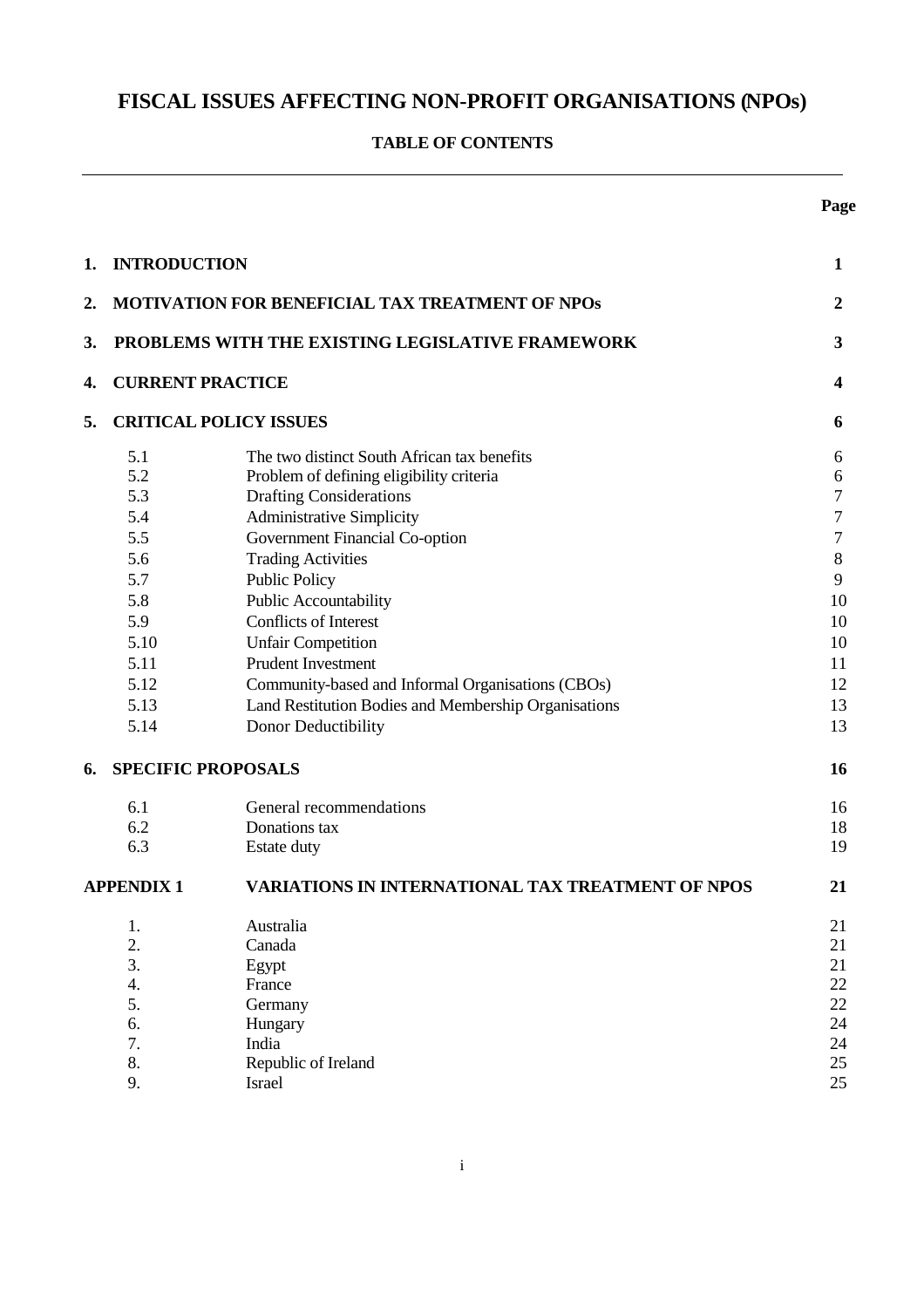| <b>ANNEXURE A</b> | <b>SCHEDULE OF SUBMISSIONS</b> | 30 |
|-------------------|--------------------------------|----|
| 18.               | <b>United States</b>           | 28 |
| 17.               | <b>United Kingdom</b>          | 28 |
| 16.               | Sweden                         | 27 |
| 15.               | Spain                          | 27 |
| 14.               | The Russian Federation         | 26 |
| 13.               | Poland                         | 26 |
| 12.               | Mexico                         | 25 |
| 11.               | Japan                          | 25 |
| 10.               | Italy                          | 25 |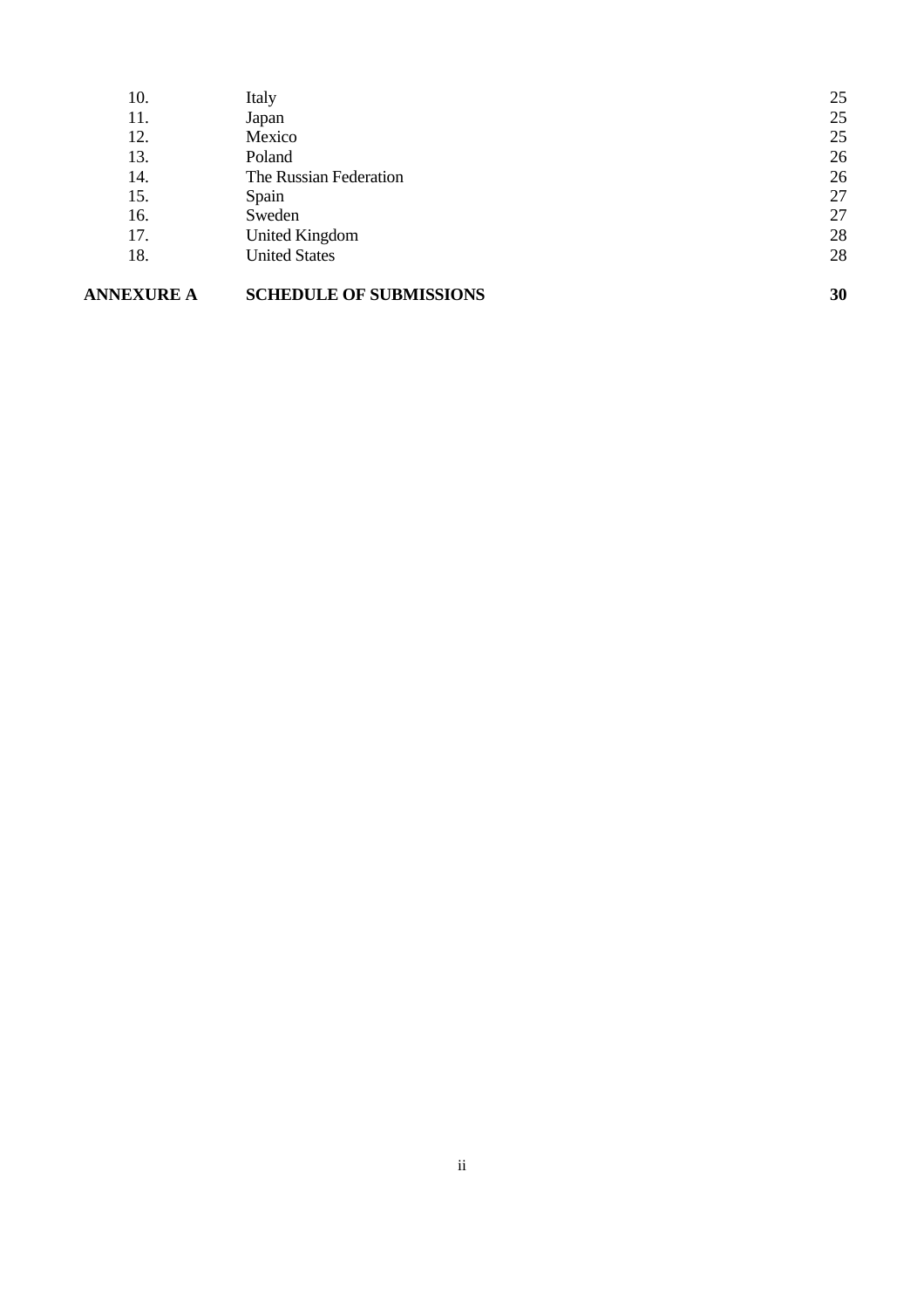#### <span id="page-4-0"></span>**1. INTRODUCTION**

1.1 The Commission appointed a Sub-Committee to review existing fiscal legislation affecting Non-Profit Organisations (NPOs), and to advise with reference to possible changes therein with a view to achieving a more supportive fiscal environment. There are two broad themes which constitute the particular focus of the enquiry, namely:

1.1.1 The principal exempting provisions are contained within section 10 of the Income Tax Act No. 58 of 1962, as amended, ("the Act"), namely sub-sections  $10(1)(f)$  and  $10(1)(f)$ , which respectively deal with:

1.1.1.1 religious, charitable and educational institutions of a public character  $[s.10(1)(f)];$  and

1.1.1.2 any fund the sole object of which is to provide funds for any religious, charitable or educational institution contemplated in paragraph (f)  $[s.10(1)(fA)].$ 

1.1.2 The provisions of the Act (s.18A) restrict the benefits of donor deductibility to:

1.1.2.1 universities, colleges and educational funds (as defined); and

1.1.2.2 a deduction from taxable income, not exceeding:

- (i) in the case of individuals, five hundred rand (R500,00) or two per cent (2%) of taxable income; and
- (ii) in the case of companies, five per cent (5%) of taxable income.

1.2 Although the investigation does not purport to address comprehensively the other provisions of the Act which have reference to NPOs, including the remaining provisions of section 10, which contain a lengthy categorisation of activities that may be eligible for tax exemption, subject to compliance with various qualifying conditions, it does make certain recommendations about donations tax, estate duty and value added tax.

1.3 Organisations which are exempt from income tax in terms of the provisions of section 10, are generally also eligible for a range of other fiscal benefits, including those relating to stamp duties<sup>1</sup>, marketable securities tax<sup>2</sup>, transfer duty<sup>3</sup>, estate duty<sup>4</sup>, donations tax<sup>5</sup>, value added tax<sup>6</sup> (VAT), and

 $\overline{\phantom{a}}$ 

<sup>&</sup>lt;sup>1</sup>Stamp Duties Act, No. 77 of 1968, as amended (section 4).

<sup>&</sup>lt;sup>2</sup>Marketable Securities Tax Act, No. 32 of 1948, as amended (section 3).

 $3$ Transfer Duty Act, No. 40 of 1949, as amended (section 9).

<sup>4</sup>Estate Duty Act No. 45 of 1955, as amended (section 4).

<sup>5</sup> Income Tax Act No. 58 of 1962, as amended (sections 54 - 64).

<sup>&</sup>lt;sup>6</sup>Value Added Tax Act, No. 89 of 1991, as amended (sections  $12 - 13$ ).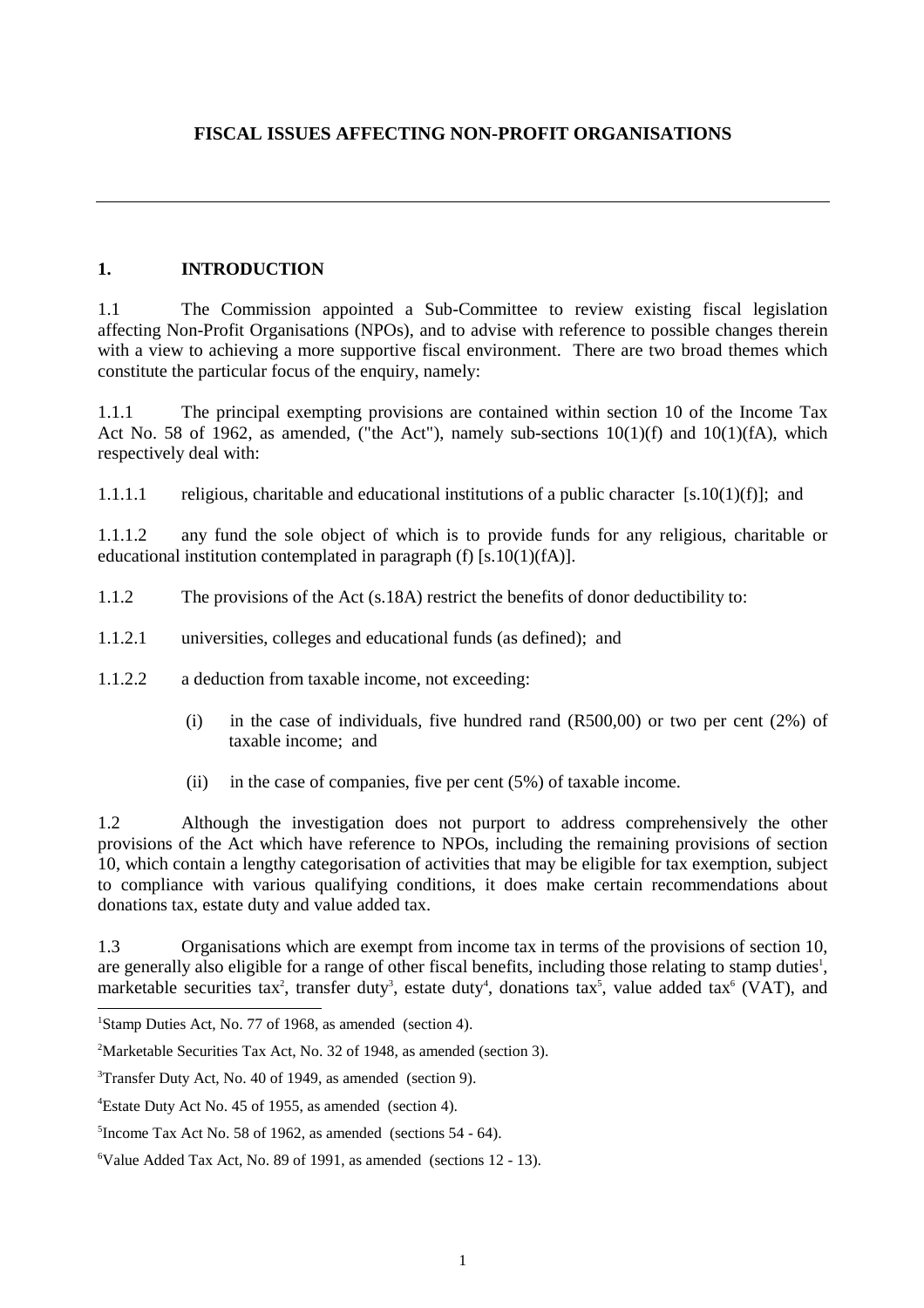<span id="page-5-0"></span>Regional Services levies<sup>7</sup>. Certain fiscal privileges are also contemplated in respect of customs duty and excise for restricted purposes, as specified by the statute<sup>8</sup>. To a lesser degree, this report canvasses certain amendments to some of this legislation.

# **2. MOTIVATION FOR BENEFICIAL TAX TREATMENT OF NPOs**

2.1 The Sub-Committee received and considered a large number of motivated submissions made on behalf of individual NPOs, and from certain umbrella bodies and organisations representative of the NPO sector (e.g. the South African National NGO Coalition [SANGOCO]); and of the Grantmaking sector (e.g. the South African Grantmakers' Association [SAGA]). A schedule of the submissions received is attached (Annexure A). In addition, the Sub-Committee had the benefit of several written submissions from international agencies and authorities, including the United States International Center for Non-for-Profit Law (ICNL); the Charities Division of Revenue Canada; the Australian Association of Philanthropy; and a variety of religious organisations.<sup>9</sup>

2.2 Whereas these sources and submissions differ in their emphasis upon particular needs and objectives, there is virtual unanimity of opinion and authority regarding the importance and justification for retaining the privileged tax status of NPOs and extending the ambit and reach thereof.

2.3 Cognisance was also taken of the extremely difficult financial conditions that are currently being experienced by NPOs, many of which are compelled to seek alternative funding sources and means of generating donation and "earned" income. These circumstances can be attributed not only to prevailing economic conditions, but also to a certain measure of defection by overseas donors who, ironically, are less motivated to support a post-apartheid society than they were in respect of the beleaguered NPO sector prior to South Africa's transition to democracy. These circumstances have exacerbated fiscal anomalies and have sharply focused the restrictive nature of present fiscal legislation with particular reference to so-called "trading income", and other endeavours by NPOs to secure the survival of their operations.

2.4 It is apparent that a great many countries recognise the desirability of supporting NPOs by granting them some degree of preferential tax treatment and donor incentives, although the eligibility criteria, the benefits available, and the fiscal methodology differ in many instances. However, there is a broad consensus in the international community regarding the justification for such beneficial treatment. Factors which are most frequently cited include the following:

- (i) NPOs are seen to be a relatively cost-effective means of delivering social and developmental services in a manner which relieves the financial burden which otherwise falls upon the State;
- (ii) as civil society initiatives, NPOs are seen to promote important values in society, including voluntarism, self-responsibility, and participative democracy; and

l

<sup>&</sup>lt;sup>7</sup>Regional Services Council Act, No. 109 of 1985, as amended (Section 12(1A)d).

<sup>&</sup>lt;sup>8</sup>The Customs and Excise Act, No. 91 of 1964, as amended.

<sup>9</sup>Acknowledgement is also made for the summary of comparative law and practice in a number of other countries, which are derived from a publication by Johns Hopkins University in association with John Wiley Inc. entitled, "The International Guide to Non Profit Law" (Lester M. Salamon: 1997).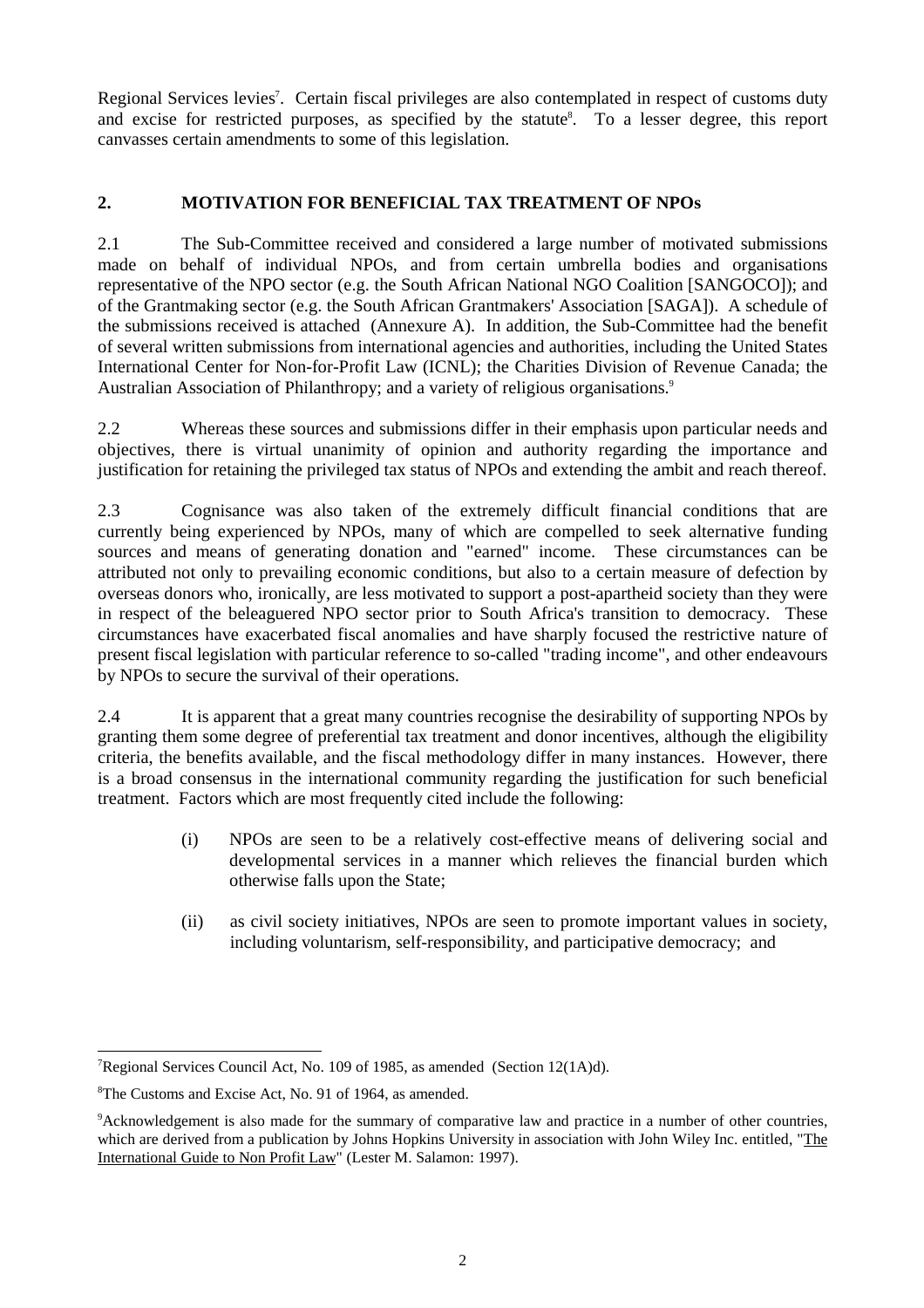<span id="page-6-0"></span>(iii) in societies such as South Africa where there exist gross disparities of income and wealth, NPOs represent an important mechanism for encouraging philanthropy and promoting greater equity and redistributive policies.

#### **3. PROBLEMS WITH THE EXISTING LEGISLATIVE FRAMEWORK**

3.1 Attention has been directed by a number of bodies to deficiencies in fiscal legislation, including the existing statutory formulations and the manner in which these are currently being implemented in practice. The following seem to be of the greatest significance.

3.1.1 Much of the antiquated language of these provisions is derived from old English law with its ancient formulations originating in the Preamble to the Charitable Uses Act of 1601. In terms of these archaic Anglo-Saxon formulations, a purpose is considered "charitable" only if it falls "within the spirit and intendment" of the Preamble. This refers *inter alia* to:

> "the relief of aged, impotent and poor people, maintenance of sick and maimed soldiers and mariners, schools of learning, pre-schools, and scholars in universities, repair of bridges, ports, havens, churches, seabanks and highways, education and preferment of orphans, relief, stock or maintenance for house of correction, marriages of poor maids, aid or ease of any poor inhabitants . . . setting out of soldiers and other taxes . . .".

It is self-evident that such terminology is a product of its time, and no longer reflects a contemporary understanding of development, altruism, or public benefit.

3.1.2 As a result of the application of this medieval language, and in the absence of any statutory definitions, the interpretation and implementation of these provisions has imposed a substantial interpretative burden upon the Commissioner.

3.1.3 The difficulties facing both applicants and the Commissioner are compounded by the negligible litigation and hence judicial interpretation of these provisions.

3.1.4 It is recognised that the taxation of NPOs poses particular problems, not only because of limited resources of the South African Revenue Service, but also because of the special character of the organisations and their activities. Any attempt to levy taxation on such organisations is faced with difficulties in defining "income", "expenditure", and "trading", and in distinguishing accruals of a capital nature (such as donations) from accruals of a revenue nature. There exists an inherent difficulty in placing value upon, and bringing to account, goods, services and products which derive from donations, or that are secured and provided at less than actual cost.

3.1.5 The legislation stipulates that eligibility for tax benefits is conditional upon compliance with a range of enumerated criteria and disciplines, which are set out at length in section 10(1)(fA), involving long lists of what may be termed "public interest", rather than "fiscal" qualifying conditions. This leads to considerable uncertainty of application.

3.1.6 A particular area of concern involves the treatment of earned or so-called "trading" income, which is both prohibited by Statute (*vide* section 10(1)(fA)(ii)(ee)) in respect of "Funds", and, where permitted, then subject to tax. For reasons already indicated, it is considered that NPOs should be encouraged to become more financially self-sufficient therefore such prohibitions and constraints seem inappropriate and incongruous. However, it is recognised that there are legitimate concerns about "unfair competition", and the potential abuse of any tax-exempt status.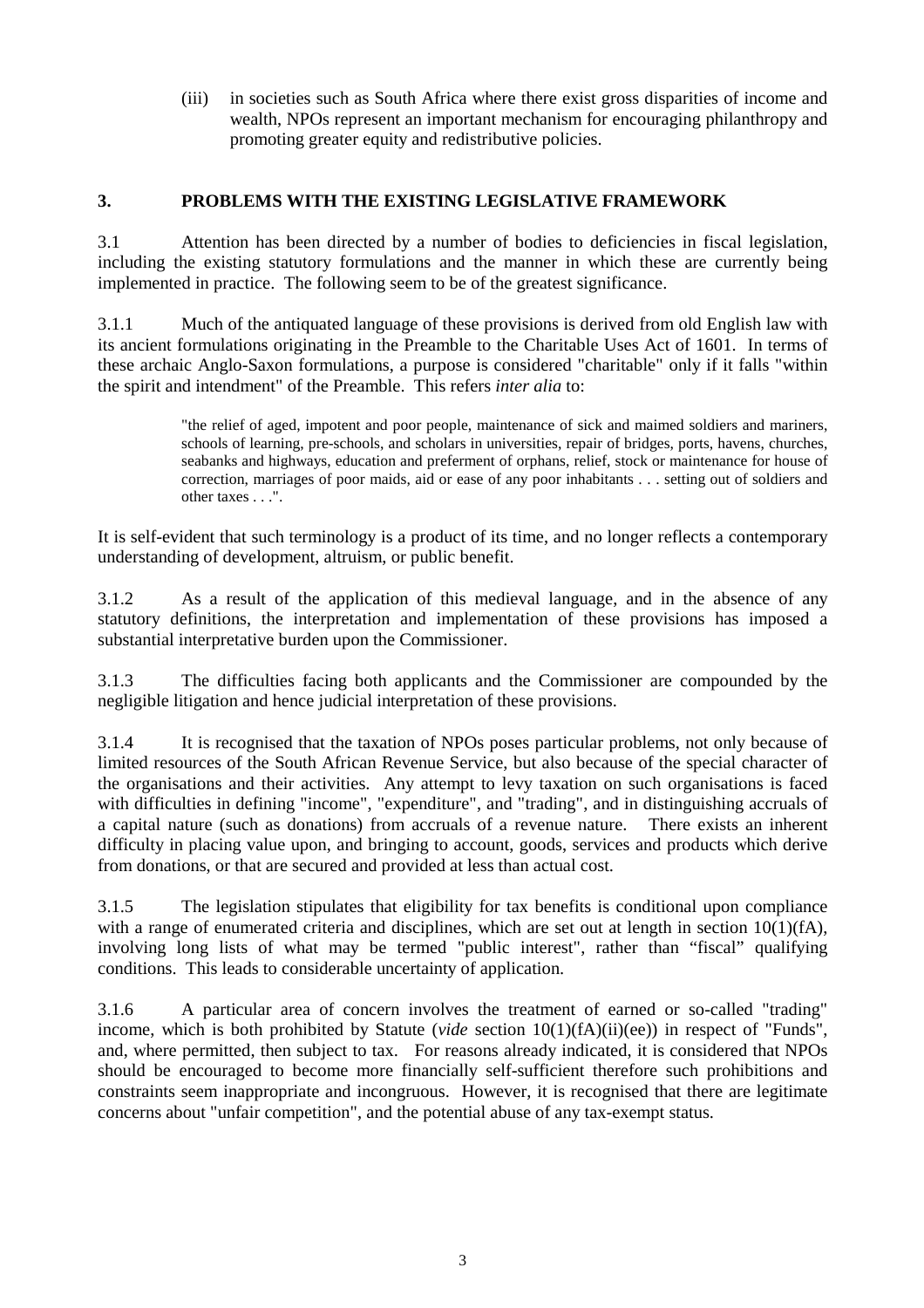<span id="page-7-0"></span>3.1.7 There exists a widely-held view that tax deductibility for the benefit of donors represents an important incentive to philanthropy and would be a valuable benefit for hard-pressed NPOs. At present, donor deductibility is permitted only within the very narrow confines delineated by section 18A. It has been cogently argued that the ambit of these provisions should be substantially enlarged. In reality, such arguments are only valid in the event that donor deductibility leads to greater munificence by donors, a result which is difficult to assess. The research is largely of an anecdotal variety, to the effect that greater donor deductibility results in greater philanthropy. The fiscal argument for granting such benefits rests upon the notion that donations support important public needs, thereby relieving Government of financial burdens it would otherwise bear. Professor Lester M. Salamon, in his landmark review of international NPO tax practice, has commented:

> "In a sense, such special tax advantages reduce the "cost" or "price" of the gift by reducing the tax liabilities that the donor would otherwise bear. Whether such tax incentives actually induce taxpayers to make charitable contributions or merely influence the timing and amount of such gifts is open to debate, but there appears to be compelling evidence that they have some effect at least on the timing and amount of gifts."<sup>10</sup>

However, Salamon qualifies this observation by noting that:

"Critics charge, by contrast, that such incentives are undemocratic since they vest in the hands of private persons, decisions over how to allocate revenues that would otherwise come to the government in the form of taxes."<sup>11</sup>

#### **4. CURRENT PRACTICE**

4.1 As indicated, there has been extremely little litigation challenging the refusal of privileged tax status, despite the large numbers of disappointed applicants. Apart from the cost of litigation, many NPOs discover that the amount of "net income" which would be subject to tax (after excluding donations which are considered of a capital nature) after making provision for operating expenses, is not sufficient to warrant the cost and risk of instituting review proceedings to challenge the Commissioner's decisions.

4.2 The Commissioner's office frequently provides extensive reasons for its decision, in conformity with the precepts of section 33 of the Constitution. However, such stated reasons often serve to illustrate the difficulty inherent in the present legislative provisions.

4.3 Examples of anomalous decisions, to which the Committee's attention has been drawn, include the following.

#### 4.3.1 **First Example**

 $\overline{\phantom{a}}$ 

4.3.1.1 The Commissioner refused to categorise an organisation as tax-exempt, whose main object was "to train and educate young people to become qualified artisans, to create work opportunities for unemployed people, and to promote cultural aspects in the community and family of the people of the Catholic faith". The Commissioner explained that in the light of the criteria employed, the organisation could not be regarded as either "religious", "charitable" or "educational" within the meaning contemplated by section  $10(1)(f)$  of the Act.

<sup>&</sup>lt;sup>10</sup>The International Guide to Nonprofit Law, Lester M. Salamon (1997).

<sup>&</sup>lt;sup>11</sup>The International Guide to Nonprofit Law,  $(1997)$ , at 24.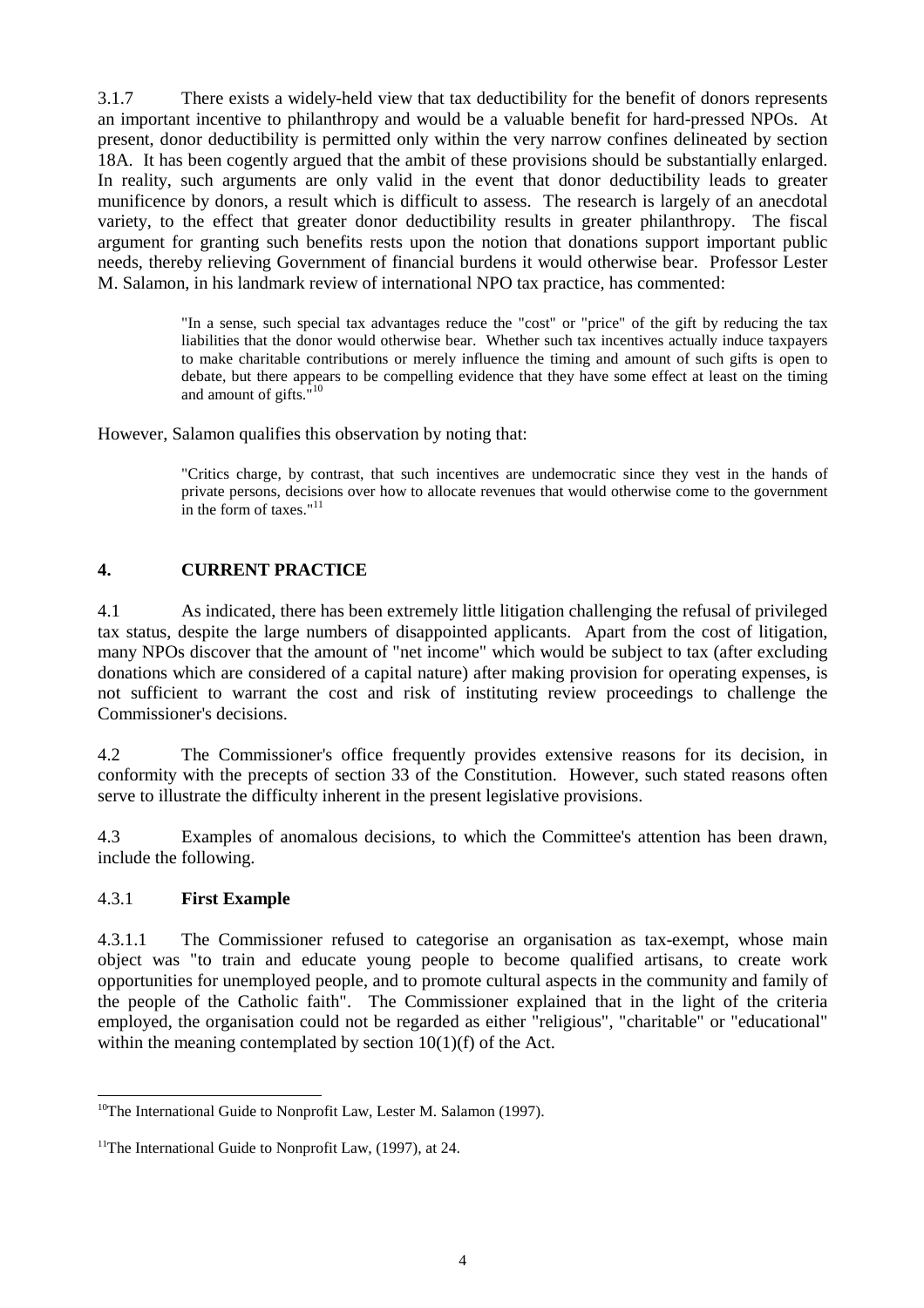#### 4.3.1.2 The Commissioner recorded the basis for this decision, as follows.

"Section  $10(1)(f)$  of the Income Tax Act (the Act) provides for an exemption from income tax in respect of the receipts and accruals of a religious, charitable or educational institution of a public character.

- 1. "The term "religious" is not defined in the Act and there have been no South African Income Tax judgments in this regard. However, in considering what is religious, the Commissioner takes factors such as the following into consideration:
- 1.1 The organisation's purpose.
- 1.2 The actual operations of the organisation.
- 1.3 Regular religious services conducted. This would entail a system of faith, a creed and form of worship.
- 1.4 A regular congregation, the members of which contribute by way of voluntary gifts.
- 1.5 A complete organisation of ordained ministers.
- 1.6 A distinct and definite ecclesiastical government.
- 1.7 Public character the organisation must be managed and controlled by a body of members who hold their position by virtue of election. There must be no autonomous control by certain members. The whole beneficial interest, including administration and control, must vest in the members who are the public.
- 2. If the organisation's sole or at least main purpose or activity is to provide education, the following principles must be complied with:
- 2.1 Acquisition of knowledge in a formal institution of learning.
- 2.2 Systematic instruction, schooling or training, a formal course of study, instruction or training. The concept of education envisaged in section  $10(1)(f)$  of the Act requires at least an element of systematic or formal instruction, schooling or training.
- 3. The word "charitable" is not defined in the Act and consequently it is difficult to lay down hard and fast rules. However, some definitions do provide guidelines and criteria, such as relief of poverty, protection and care of the sick, helping the helpless and almsgiving.

The main object of the organisation is to train and educate young people to become qualified artisans, to create work opportunities for unemployed people and to promote cultural aspects in the community and family of the people of the catholic faith.

The nature of the objects and activities of the organisation has been considered in the light of the aforementioned criteria and I am of the opinion that the organisation cannot be regarded as either a religious, charitable or educational institution of a public character as contemplated in section  $10(1)(f)$  of the Act."

#### 4.3.2 **Second Example**

4.3.2.1 A section 21 company was refused tax exemption, notwithstanding that its main purpose was "to alleviate poverty, and promote enterprise development in marginalised Southern Africa, by developing and marketing educational and training materials and services, as an institution of a public character". The specific focus of this organisation was to develop innovative training materials and computer-based methodologies to advance entrepreneurship as a strategy for addressing conditions of poverty and unemployment. Its contribution over the initial years of its activity involved enabling more than 7 000 previously-unemployed persons to start their own small businesses. In submitting its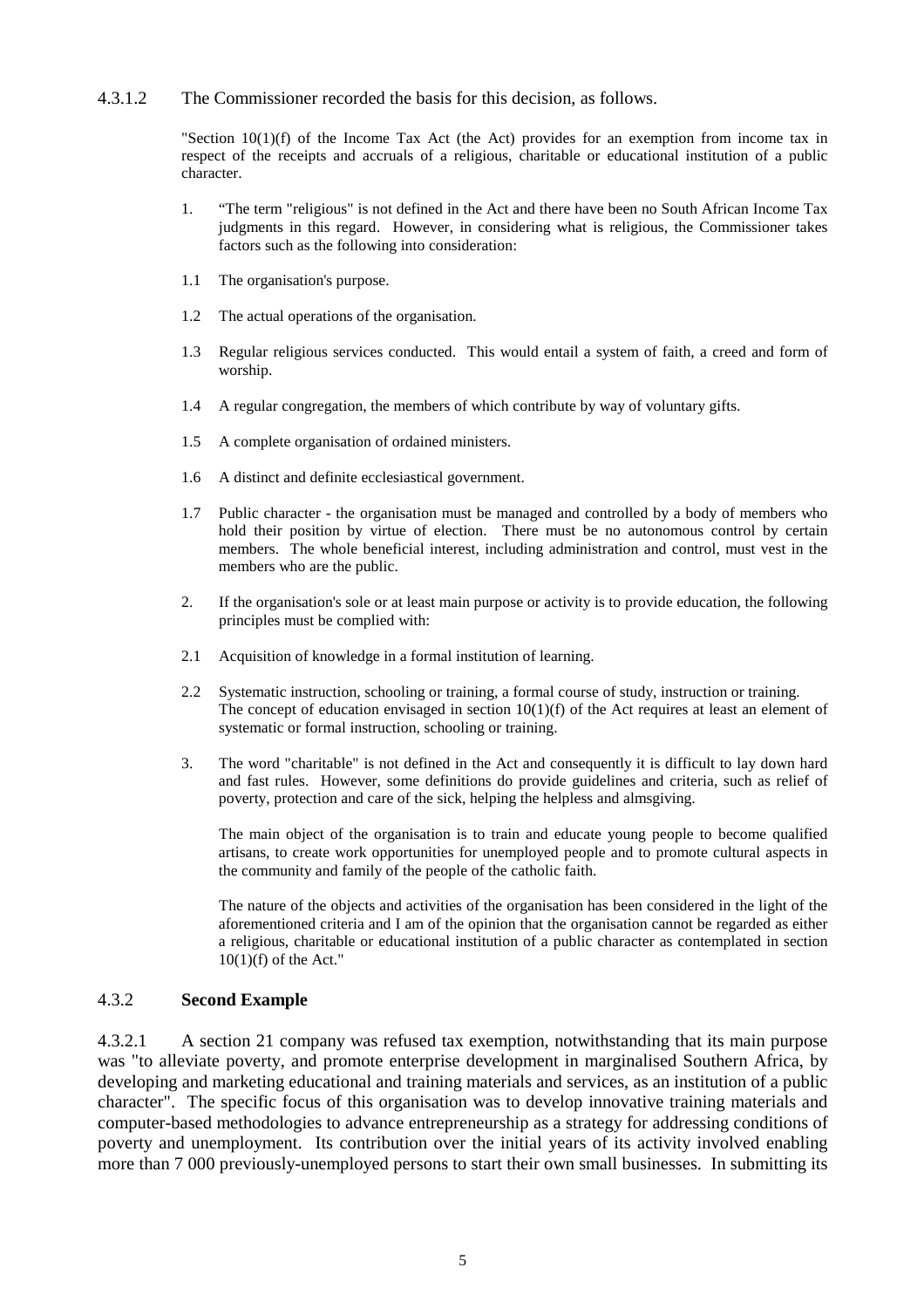<span id="page-9-0"></span>application to the Commissioner, attention was drawn to the statement of the Minister of Finance in the 1998 budget speech indicating the creation of the Government's "Umsobomvu Trust", to the effect that the Government, in establishing this Trust, was "responding to the key objective of the presidential job summit, which is to convert the challenge of unemployment into the opportunity for job creation". In refusing this application, the Commissioner advised as follows:

> "Section 10(1)(f) of the Income Tax Act provides for an exemption in respect of the receipts and accruals of religious, educational, and charitable institutions of a public character.

> The Courts have, in the past, held that an educational institution of a public character, as contemplated in section 10(1)(f) of the Act, is regarded as a formal institution of learning where a formal course of study, instruction or training is imparted.

> In a recent appeal case heard overseas, the High Court held that the word "education" connotes the process of training and development of the knowledge, skill, mind and character of students by normal schooling. It is not used in the wide sense according to which every acquisition of further knowledge constitutes education.

> Furthermore, it must be noted that the Income Tax Act does not define "charitable". Under common law it has an extensive meaning. It has, however, been held that the fact that the Legislature has specified each category separately in section 10(1)(f), "charitable" is to be used in a narrower sense. This has also been confirmed in the judgment delivered in 56 SATC 18 (on page 25).

> In approving an exemption from income tax in terms of section  $10(1)(f)$  of the Income Tax Act, this Department has always interpreted "charitable" in the strict and narrow sense of relief of the needs of the poor.

> The nature of the objects and activities of the company has been considered in the light of the aforementioned criteria and I am unable to agree that the company can be regarded as either a charitable or educational institution of a public character, as envisaged by section  $10(1)(f)$  of the Income Tax Act."

#### **5. CRITICAL POLICY ISSUES**

In reviewing and formulating appropriate fiscal legislation with respect to NPOs, a number of critical issues need to be addressed. These include the following.

#### **5.1 The two distinct South African tax benefits**

5.1.1 As in most countries which have devised fiscal regimes favourable to NPOs, South African law recognises two distinct benefits which are available, viz:

- (i) an exemption available to the NPO itself in respect of its liability for income tax, and other fiscal levies; and
- (ii) a right available to donors to deduct from their taxable income, limited amounts representing philanthropic contributions for the benefit of eligible institutions.

#### **5.2 Problem of defining eligibility criteria**

5.2.1 A key problem which becomes evident in most countries surveyed, is the matter of defining eligibility criteria and identifying activities and organisations which qualify for beneficial tax treatment. A summary of the survey appears in Appendix 1.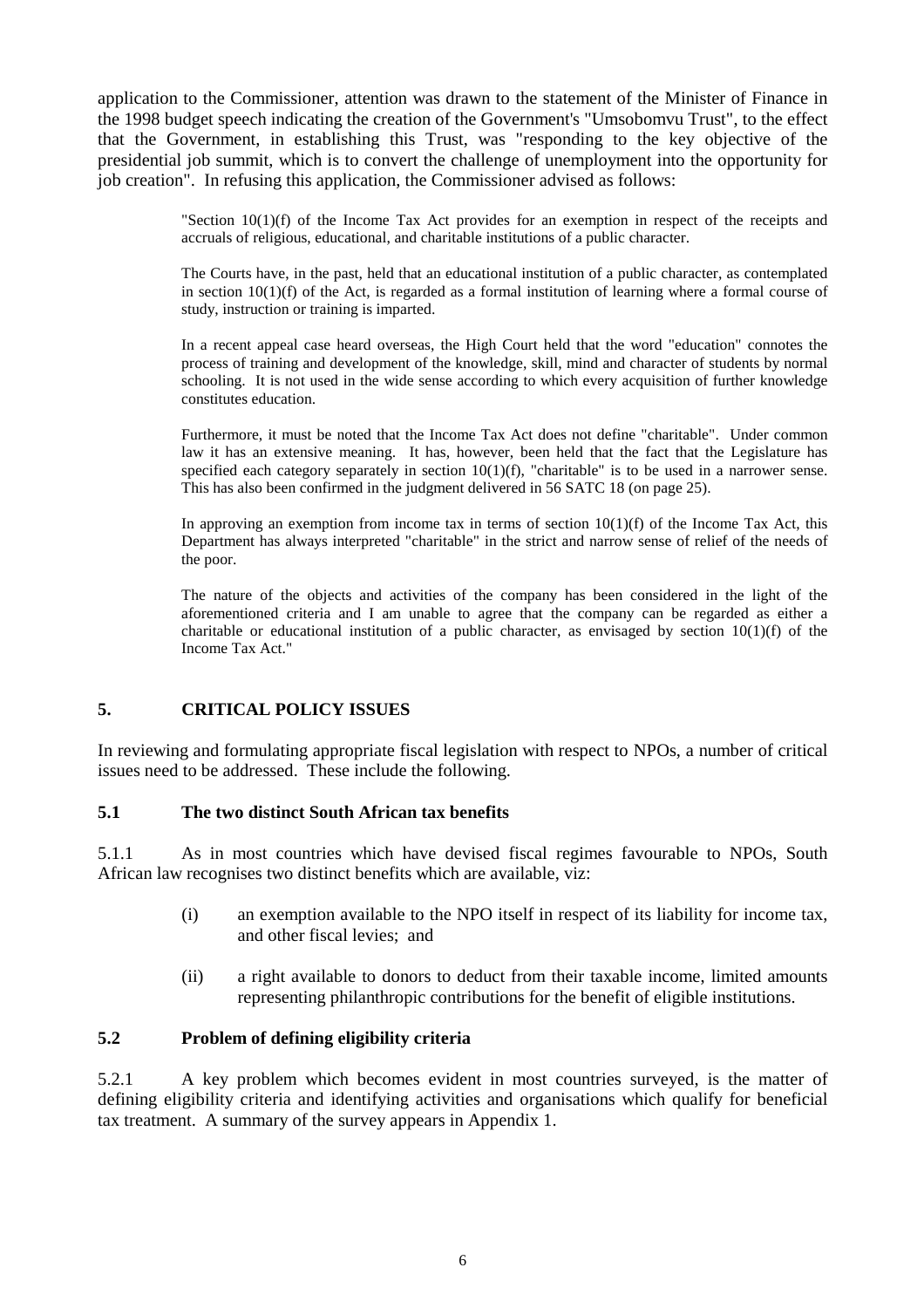<span id="page-10-0"></span>5.2.2 Each country has sought to grapple with these problems and achieve a tax regime which is certain, equitable and administratively practical. Of particular interest is the United Kingdom which has devised a novel solution to the problem of donor tax deductibility by stipulating minimal amounts and requiring a written "covenant" for a period which may exceed three years. The mechanism for conferring such benefits is to afford the charity the right to reclaim from the fiscus, the amount of tax attributable to the donation in the hands of the donor. By contrast, South Africa permits the donor to deduct eligible donations from taxable income. The United Kingdom method is administrativelysophisticated in that it limits the need for fiscal oversight to the relatively small number of charitable institutions reclaiming tax, rather than requiring oversight over a multitude of tax-paying donors.

# **5.3 Drafting Considerations**

5.3.1 It is necessary to devise formulations which are clear, flexible, and have reference to objective criteria, which do not rely upon arbitrary or subjective discretions. Wording such as "activities which the Commissioner is satisfied are of a cultural nature" (s.10(1)(cB)i(dd)) need to be avoided. Moreover, section 18A - which itself contains three pages of definitions, including definitions within definitions - must be reduced to plain language. Philanthropic needs and methodology change over time. Accordingly, the legislation should have a degree of flexibility, both as to eligibility criteria and as to the quantum and nature of fiscal benefits conferred. The legislation should make provision for the Government to focus its own fiscal priorities on particular social issues which may change with the passage of time.

5.3.2 It is undesirable to vest sweeping discretions in the Commissioner. Ideally, the legislation should provide clear objective criteria which can be uniformly applied by reference to jurisdictional facts, thereby removing concerns about subjectivity, inconsistency and perceived discrimination.

# **5.4 Administrative Simplicity**

5.4.1 Any system should recognise the severely limited resources available to the South African Revenue Service. The system should not place undue demands upon Revenue personnel to monitor and exercise oversight thereby preventing "tax leakage" and abuse. Accordingly, the provisions should, insofar as possible, be self-regulating and should be devised in a manner that limits the need for extensive audit.

# **5.5 Government Financial Co-option**

5.5.1 As Salamon has pointed out, in granting tax exemptions and other fiscal privileges, the fiscus is passively co-opted into benefiting eligible organisations and donors to the extent of tax waived or deductions permitted. Democratic governments are rightly jealous of their prerogative to order and determine their own fiscal priorities, with due regard to changing social needs. Accordingly, a system that is overly liberal as to eligibility and uniform as to benefits granted, would not only represent an indeterminate fiscal cost, but also in effect deprive Government of its ability to make its own choices and direct its own social spending, as it deems appropriate.

5.5.2 In particular, a recommendation to expand the range and scope of deductions for donations to NPOs beyond the present dispensation provided for in terms of section 18A raises the issue of whether the tax system is the appropriate mechanism for supporting the commendable work of such organisations. Two fundamental problems need to be addressed, namely:

> (i) the potential for the tax base to be eroded by means of incentives, introduced all too often as a result of special pleading that does not amount to rational justification for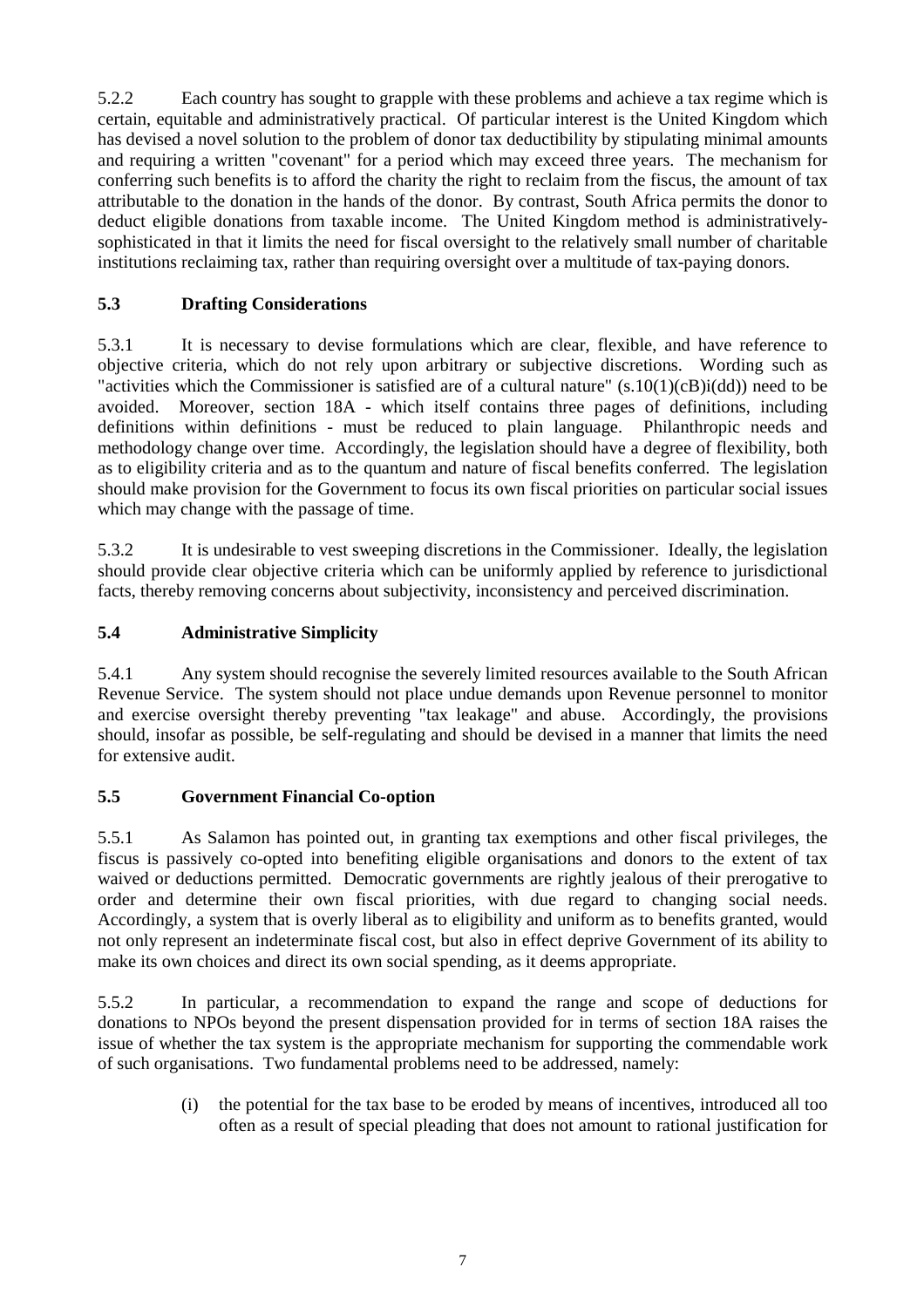the measure and, as a result of which, the Government's scope to reduce rates of tax to internationally-competitive levels is severely reduced; and

(ii) a system of special exemptions and deductions raises the possibility of abuse, particularly in the form of tax-based schemes.

<span id="page-11-0"></span>5.5.3 The Commission has taken careful cognisance of these concerns by attempting to frame its proposals in terms of the approach adopted by the Commission in its Interim (First) Report, namely:

> "The Commission's policy is that the range of incentives should be narrowed as far as possible and that those which exist should all be justified in terms of the objectives in the Reconstruction and Development Programme. If this approach is adopted it will assist in preventing tax leakage and in promoting the closure of the gap between effective and nominal rates of taxation."<sup>12</sup>

5.5.4 For the same reason, the Commission considers that the selection of categories of activities within the NPO sector that should be eligible to benefit from a beneficial dispensation should be decided upon by Government in terms of its own developmental priorities.

# **5.6 Trading Activities**

5.6.1 In recent years, NPOs have been obliged to contend with a shrinkage of donor funding (particularly from foreign sources) and they have faced an imperative to narrow their focus, and explore income-generating products and services. Such "trading" or "service" activities present a number of fiscal problems, including:

- (i) an issue of "equity", in particular where non-profit (tax-exempt) organisations trade and compete in the market place with profit-making (taxpaying) entities; and
- (ii) the erosion of the tax base and the creation of opportunity for abuse, particularly in relation to joint-venture or "hybrid" organisations which seek to combine taxable (profit-making) activities with non-taxable (philanthropic) objects, especially where such "hybridisation" occurs within the context of shared costs and infrastructure.

5.6.2 The Commission has taken note of various foreign tax regimes which have drawn a distinction between "related" and "unrelated" trading activities. The notion of "relatedness" refers to the nature of the trading activity as having some substantive relationship with the philanthropic purpose of the organisation. One concern has been to ensure that "trading" activity does not become the *de facto raison-d'etre* of a tax-exempt organisation, providing more private inurement than public benefit. Thus, overly generous remuneration packages, consultancy fees, rentals, administration charges and other devices can be used as the conduit for personal benefit.

5.6.3 Apart from the test of "relatedness", suggestions have been made that the fiscus needs first to determine the fiscal cost in terms of lost revenue or, alternatively, that some absolute ceiling or limitation be placed upon the amount of "trading" income that may be treated as tax-exempt.

5.6.4 It is the Commission's view that the present constraints on trading activities are unduly restrictive and tend to discourage NPOs from becoming financially independent. Accordingly, it is

 $\overline{\phantom{a}}$ 

 $12$ At paragraph 13.5.12.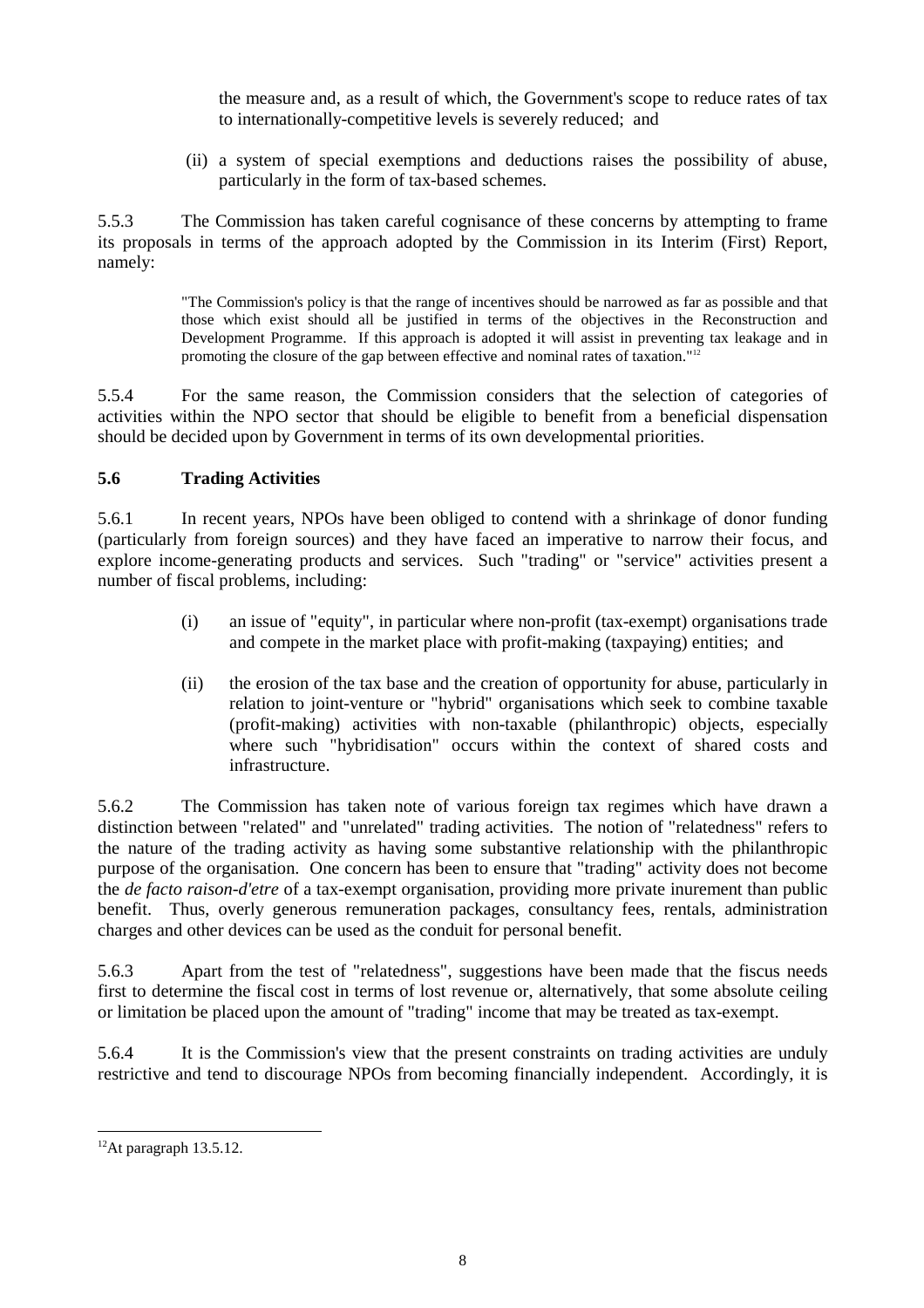<span id="page-12-0"></span>proposed that trading by NPOs should henceforth be permitted, albeit within a carefully structured fiscal regime which facilitates oversight by the Commissioner and limits the opportunity for abuse.

5.6.5 The distinction between "related" and "unrelated" trading does, in fact, find some precedent in our own law. To the extent that trading forms part of the core activities of an NPO and provided that the promotion of the organisation's objectives rather than the pursuit of profit is the primary aim of the activity, it is deemed a "related activity".<sup>13</sup>

5.6.6 In considering comparative law, it is noteworthy that the United States' federal tax law exempts profits derived from a business which is "substantially related" to a NPOs tax-exempt purposes. Where profits are derived from an activity that is carried on with profit-making as the dominant purpose, the mere fact that the organisation tends to apply the income derived to further its charitable purposes will not qualify it for exemption from income tax. Salamon states:

> "Substantially related in this context means that the conduct of the business activity must have a significant causal relationship to the achievement of a tax-exempt purpose. Thus, for the conduct of a trade or business from which a particular amount of gross income is derived to be exempt from taxation, the production or distribution of the goods or the performance of the services from which the gross income is derived must contribute importantly to the accomplishment of the organisations' exempt purposes."<sup>14</sup>

5.6.7 Similarly, in the United Kingdom trading income derived by charities from "trades which are a primary purpose of the charity" are tax-exempt and the exemption extends to include ancillary activities "exercised in the course of the actual carrying out of a primary purpose". This exemption has been clarified in a Revenue Practice booklet CS2 entitled "Trading by Charities" which cites as examples of qualifying ancillary trades:

- (i) the provision of accommodation to students by schools or colleges; and
- (ii) the sale of food and drink in a cafeteria to visitors to an art gallery or museum or to visitors to a hospital.

5.6.8 Apparently, United Kingdom Revenue Practice is to accept ancillary trades provided they are "small in absolute terms and the turnover of that part of the trade is less than 10 per cent of the turnover of the whole trade". However, unrelated trading by charities on a tax-exempt basis can be achieved in the United Kingdom by the simple mechanism of locating these activities in a separate trading company, which enters into a covenant in favour of a registered charity, in terms of which it donates the amount of its net profits.<sup>15</sup>

# **5.7 Public Policy**

5.7.1 Section 10 of the Income Tax Act seeks to impose (for example, in relation to "funds" as envisaged by section 10(1)(fA)) a number of constraints which are really "piggy-backed" onto fiscal legislation in order to address a broad sweep of public policy objectives. Whilst this use of fiscal regulation to promote broader public goals is not unique to South Africa, it does seem anomalous that the Commissioner should be charged with monitoring and promoting such matters which have little

 $\overline{a}$ 

<sup>&</sup>lt;sup>13</sup>See ITC 1565, 56 SATC 18 at 31-32.

<sup>&</sup>lt;sup>14</sup>See Lester M. Salamon. 1997. *The International Guide to Non Profit Law*. Johns Hopkins. University in association with John Wiley Inc., par. 25.7.

<sup>&</sup>lt;sup>15</sup>See "The Charity Law and Practice Review", Volume III at pages  $149 - 156$ .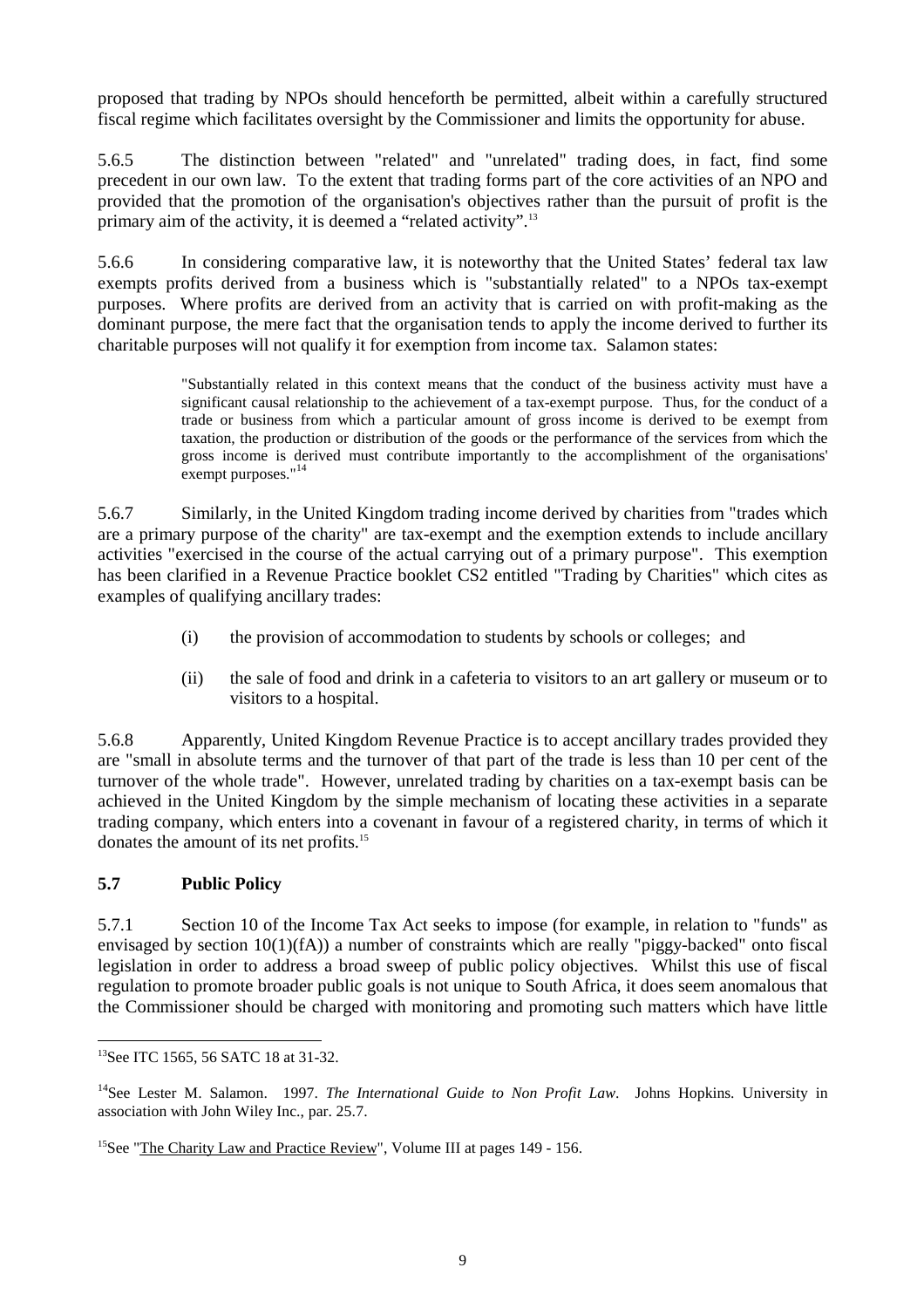<span id="page-13-0"></span>or no bearing upon normal fiscal criteria - and which require some philosophical base or technical competency that may not be readily available to the Commissioner. Thus, for example the Commissioner is:

- (i) required to regulate "prudent investment" by NPOs to the extent that an NPO may wish to place investment funds otherwise than in "listed securities" (quoted on a licensed Stock Exchange) or with a "financial institution" (as defined in the Financial Institutions (Investment of Funds) Act, No. 39 of 1984);
- (ii) charged with adjudicating the merits of reasons advanced for the retention of revenue by a tax-exempt organisation that wishes to expend in any particular year less than 75 per cent of its net revenue earned in the preceding fiscal year;
- (iii) required to grant or refuse consent (without any indication as to criteria) for the carrying on by an NPO of any business; and
- (iv) required to approve expenditures for philanthropic purposes where the beneficiary is outside the Republic.

# **5.8 Public Accountability**

5.8.1 Through the newly-enacted Non-Profit Organisations Act, No. 71 of 1997, an attempt is to be made to promote the value of "transparency", or public accountability, on the part of NPOs. To the extent that such organisations are encouraged to choose voluntarily to register, such registration renders them bound to disclose certain statutory information, which is then publicly accessible. As an incentive, registered organisations are promised eligibility for (as yet unspecified) benefits, which will no doubt include eligibility for beneficial tax status.

5.8.2 Once again, it is proposed to use fiscal legislation to promote other social values - i.e. in this instance, the merit of NPOs making public financial information and details of their constitution, management, office bearers and auditors.

5.8.3 However, voluntary registration is hardly an adequate "stand-alone" criterion to justify fiscal benefits without some further qualifying conditions. As the evidence placed before the Commission has indicated, the newly-fledged Directorate of Non-Profit Organisations has limited resources and person power.

#### **5.9 Conflicts of Interest**

5.9.1 There exists a common law obligation upon directors, trustees and other officers of NPOs to avoid "conflicts of interest" and the abuse of their fiduciary responsibility in self-benefiting ways, e.g. through excessive remuneration. This important fiduciary duty is not presently provided for in legislation and depends upon the somewhat diffuse and inaccessible common law. In the absence of any other available oversight body, the regulation of NPOs in this respect is also likely to become the responsibility of the Commissioner, notwithstanding that it is a problematic area.

#### **5.10 Unfair Competition**

5.10.1 In granting privileged tax status to particular organisations, the fiscus needs to have regard to the issue of "unfair competition" between bodies which are subject to tax and those which are tax-exempt. The broad issue of fairness or equity within a free-market economy is a fundamental one that warrants some degree of vigilance. However, the Commission is of the view that this value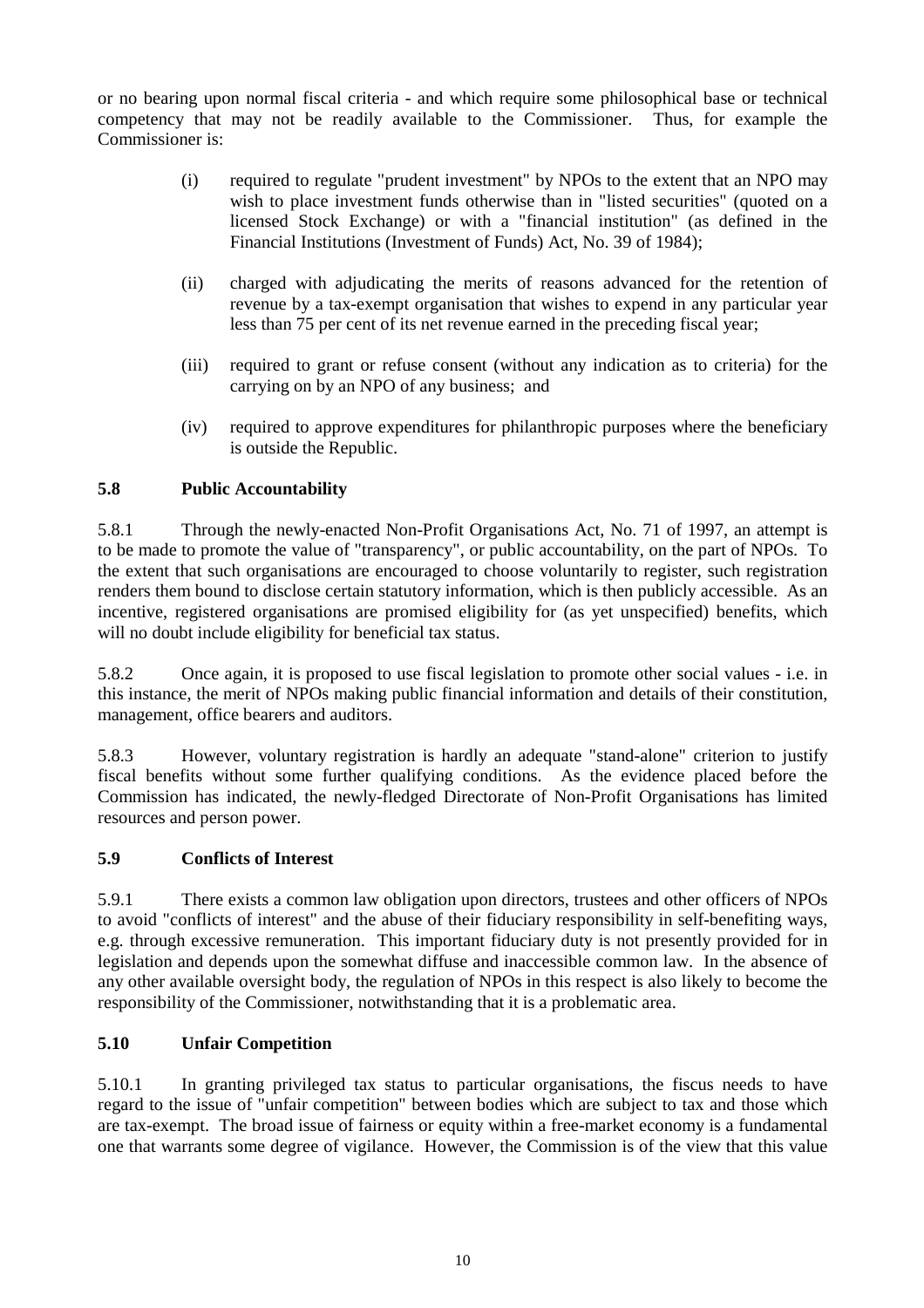<span id="page-14-0"></span>should not be elevated to the status of a "*summum bonum*" and needs to be counter-balanced with other important values in society, including the need for a strong, independent, and viable NPO sector $16$ 

5.10.2 It is possible that, over time, resourceful NPOs may operate at a scale and with such zeal that might threaten the profitability and viability of competing tax-paying enterprises. In such circumstances, it is possible that some form of constraint or "ceiling" will be necessary upon the scale of trading activity by NPOs that would qualify for privileged tax treatment. A related concern is to ensure that NPOs do not invest a disproportionate amount of their human and financial resources in the generation of income at the expense of their core, altruistic, purposes.

5.10.3 Various mechanisms for controlling "unfair competition" have been considered, including:

- (i) a test directed to:
	- (a) "scale", as would be addressed by an absolute limit upon turnover per annum; or
	- (b) "character", as would be addressed by stipulating that not more than a fixed percentage (say 50 per cent) of gross receipts should derive from "trading income"; and
- (ii) in the final analysis, having taken account of the existing case law in South Africa and the comparative international position, it is considered that the primary contention for a statutory exemption for trading income should be that the trade is exercised in the course of the actual carrying out of a primary purpose of the charity.<sup>17</sup>

#### **5.11 Prudent Investment**

l

5.11.1 In some jurisdictions (e.g. the United Kingdom), specific legislation exists to prescribe prudent investments that are permitted by charities and tax-exempt endowment funds. In some measure, the South African Income Tax Act makes similar provision to the extent that organisations seeking exemption are precluded, in terms of section  $10(1)(fA)$ , from investing funds in any manner,

- "(A) with a financial institution as defined in section 1 of the Financial Institutions (Investment of Funds) Act, 1984 (Act 39 of 1984);
- (B) in securities listed on a licensed stock exchange as defined in section 1 of the Stock Exchanges Control Act, 1985 (Act 1 of 1985); or
- (C) in such other financial instruments as the Commissioner may approve."

5.11.2 A number of difficulties arise with reference to the application of these formulations, which must also be read in conjunction with related prohibitions on "the carrying on of any business" (save to the extent that the Commissioner may permit). It should be mentioned that the

<sup>&</sup>lt;sup>16</sup>There is compelling argument that exemption from income tax does not create a comparative advantage. See, for example, S. Rose-Ackerman "Unfair Competition and Corporate Income Taxations" (1982) 34 *Stanford Law Review* 1017.

 $17$ This provision would accord with both the position in the UK and the USA where an unrelated trade or business is one that is not substantially related to the exercise or performance of the exempt purpose or function.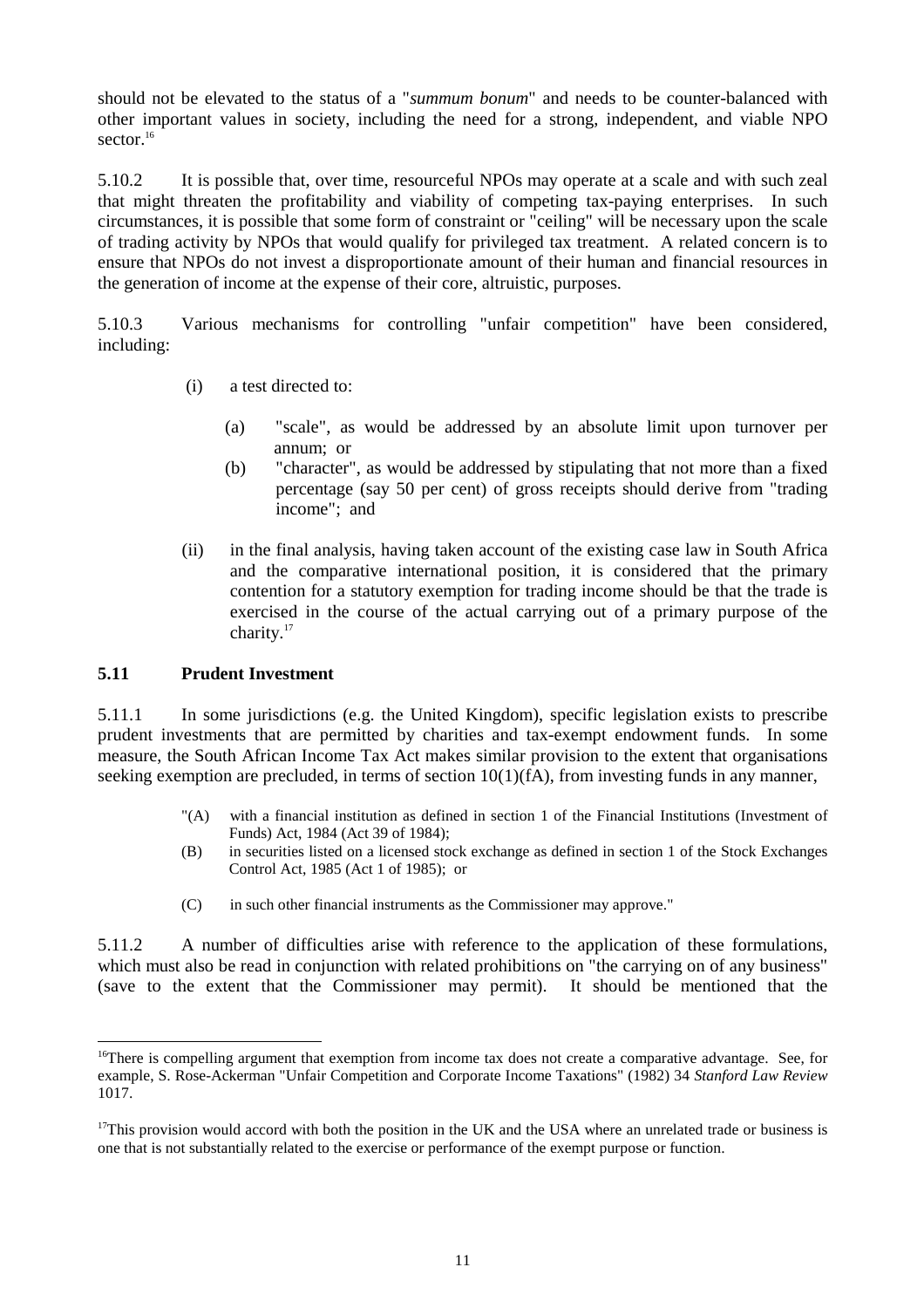<span id="page-15-0"></span>Commissioner has been in the practice of administratively imposing further conditions which frequently include restrictions on:

- (i) the granting of loans; and
- (ii) the making of investments in private companies.

5.11.3 An exception is made in respect of "any asset or business undertaking acquired by such funds by way of donation, inheritance or bequest, [which] may be retained or continued as the case may be in the form so acquired".

5.11.4 There was evidence placed before the Commission that problems have arisen in recent years when NPOs have been precluded, as a result of these constraints, from benefiting from "empowerment" investment opportunities targeted to benefit the previously disadvantaged. In view of the existing statutory restrictions on permissible investments, NPOs have been prevented from taking up such investment opportunities. Thus far, the Commissioner has refused to sanction investment in unlisted equities within the rubric referred to in (C) above.

# **5.12 Community-based and Informal Organisations (CBOs)**

5.12.1 A particular problem relates to the arbitrary disqualification of smaller, informal, community-based organisations which are prevented from benefiting from grants by funding institutions that are themselves exempt from income tax in terms of sub-section  $10(1)(fA)$ . The reason for their ineligibility relates to the fact that the present formulation of this Sub-section prohibits the granting of benefits by a tax-exempt fund to any beneficiary organisation, unless that beneficiary organisation is itself exempt from income tax in terms of section 10(1)(f), viz. a "religious, charitable or educational institution of a public character".

5.12.2 There are no reliable statistics available regarding the numbers of non-profit and publicbenefit organisations presently operating in South Africa. Only a limited number of more formally structured organisations have brought themselves within the purview of official registers maintained respectively in respect of Trusts and section 21 Companies and an even more limited number within the purview of the Tax Authorities.

5.12.3 However, by far the largest percentage of NPOs and CBOs are in fact constituted as Voluntary Associations, for which there exists no public office of registry. The newly established Directorate of NPOs will, over time, build records on the basis of voluntary registration only, as presently envisaged. Accordingly there are no relevant records available. It is the experience of most large funding institutions that they are often frustrated in their wish to support commendable local initiatives because they lack the necessary legal and financial expertise to present successful application to the fiscus for tax exemption. In many instances they are in fact probably unaware of the requirements of the legislation.

5.12.4 Accordingly, it is the opinion of the Commission that tax-exempt funding institutions should be permitted to devote their funds to any eligible purpose without prescription in respect of eligible organisations. Further the beneficiary organisations should not be required first to secure formal tax exemption, as presently required. As a matter of public policy, it may well be that registration in terms of the new Non-Profit Organisations Act should become a prescribed requirement; particularly in the light of the intention that the Directorate is mandated to assist organisations and to provide resources, where necessary, to facilitate registration under the Act.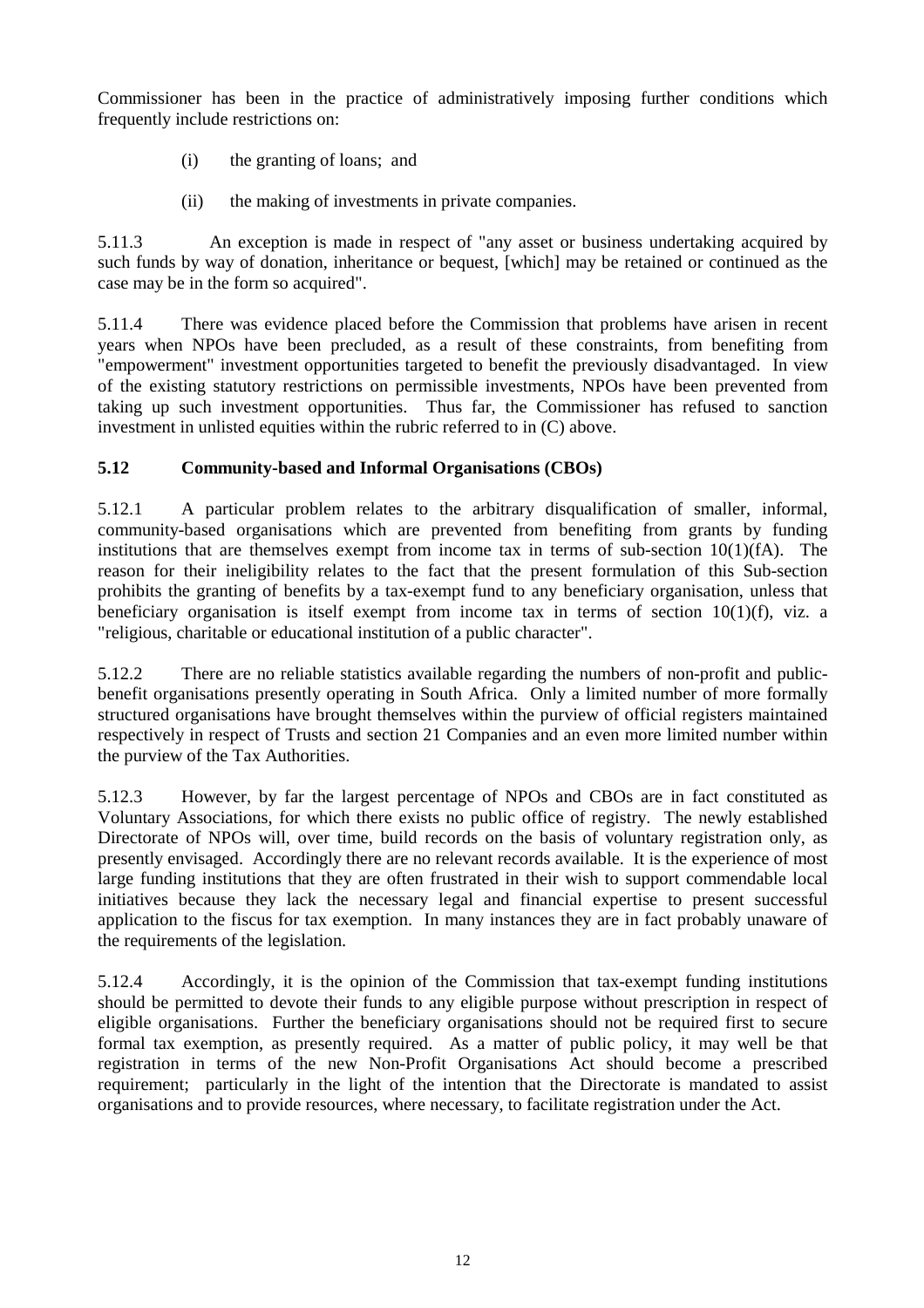# <span id="page-16-0"></span>**5.13 Land Restitution Bodies and Membership Organisations**

5.13.1 Representations were received with regard to a special genre of organisation, falling somewhere between a "philanthropy" and a "members' co-operative". Legislation makes provision for a number of special-type organisations (for example, Communal Property Organisations) which are to be constituted as vehicles to facilitate restitution and redistribution, and which envisage communal or group ownership, and the collective administration of compensation awards. These situations are characterised by the disadvantaged nature and indigence of the beneficiary community, and represent evidence of our society's commitment to assist "the poorest of the poor", to enable them to establish reasonable conditions of life, including security of tenure, rudimentary housing, employment opportunities, and access to basic amenities.

5.13.2 It has been argued that such institutions should be accorded limited tax relief as part of a "package" of social assistance for which they are eligible, notwithstanding that they are characteristically constituted with broad objects and intended to benefit community members - who also serve on their Boards of Trustees. The Commission is persuaded that some form of tax relief could be considered in such cases, which would, for example, render these institutions exempt from transfer duty on the acquisition of land and would enable them to function without the incidence of income tax for an initial "entry period" of, perhaps, five to ten years. Thereafter, the continued eligibility of such organisations for tax-exempt status might be subject to review and would depend on their level of need and deprivation. Obviously it would not be desirable to create a "tax haven" extending beyond the ambit of assistance to the poor and which might create the spectre of an affluent community enjoying a favoured tax shelter indefinitely.

5.13.3 A related problem concerns organisations which devote their efforts to creating smallscale business opportunities and encouraging entrepreneurial activity as a strategy for alleviating poverty, unemployment, and crime. Frequently such organisations directly, or in partnership with others, engage in some measure of "trading" or in establishing small enterprises as a strategy to facilitate "the escape from poverty and unemployment". Once again, it is the Commission's view that such organisations should be accorded tax relief, notwithstanding that their activities may be technically entrepreneurial in character. A fiscal precedent exists in the United Kingdom in respect of the so-called "beneficiary worker exemption" which exempts charity trading income from tax, provided it derives from trades whose work is carried out by beneficiaries of the charity.

# **5.14 Donor Deductibility**

5.14.1 For reasons indicated above, the Commission has sought to identify a means of enlarging the present scope of donor deductibility as envisaged by section 18A. In its deliberations, the Commission has been careful that, in extending the scope of section 18A, it should not create a new incentive. Its recommendations must fall within its own philosophy as outlined in previous reports and as supported by comparative experience. It has also taken account of the persuasive argument that such deductions, proceeding as they must from disinterested benevolence, do not constitute personal consumption and hence should be allowed.<sup>18</sup> Whilst recognising a number of practical constraints, including:

- (i) the limited resources and oversight capacity of the South African Revenue Service;
- (ii) the absence of reliable data upon which reasonable estimates of fiscal cost can be made. (The Commission is advised that a new database is in the process of being established, which will in due course facilitate the calculation of the effect of future

 $\overline{\phantom{a}}$ 18See W.D. Andrews "Personal Deductions in an Ideal Income Tax" (1972) 86 *Harvard Law Review*, 309.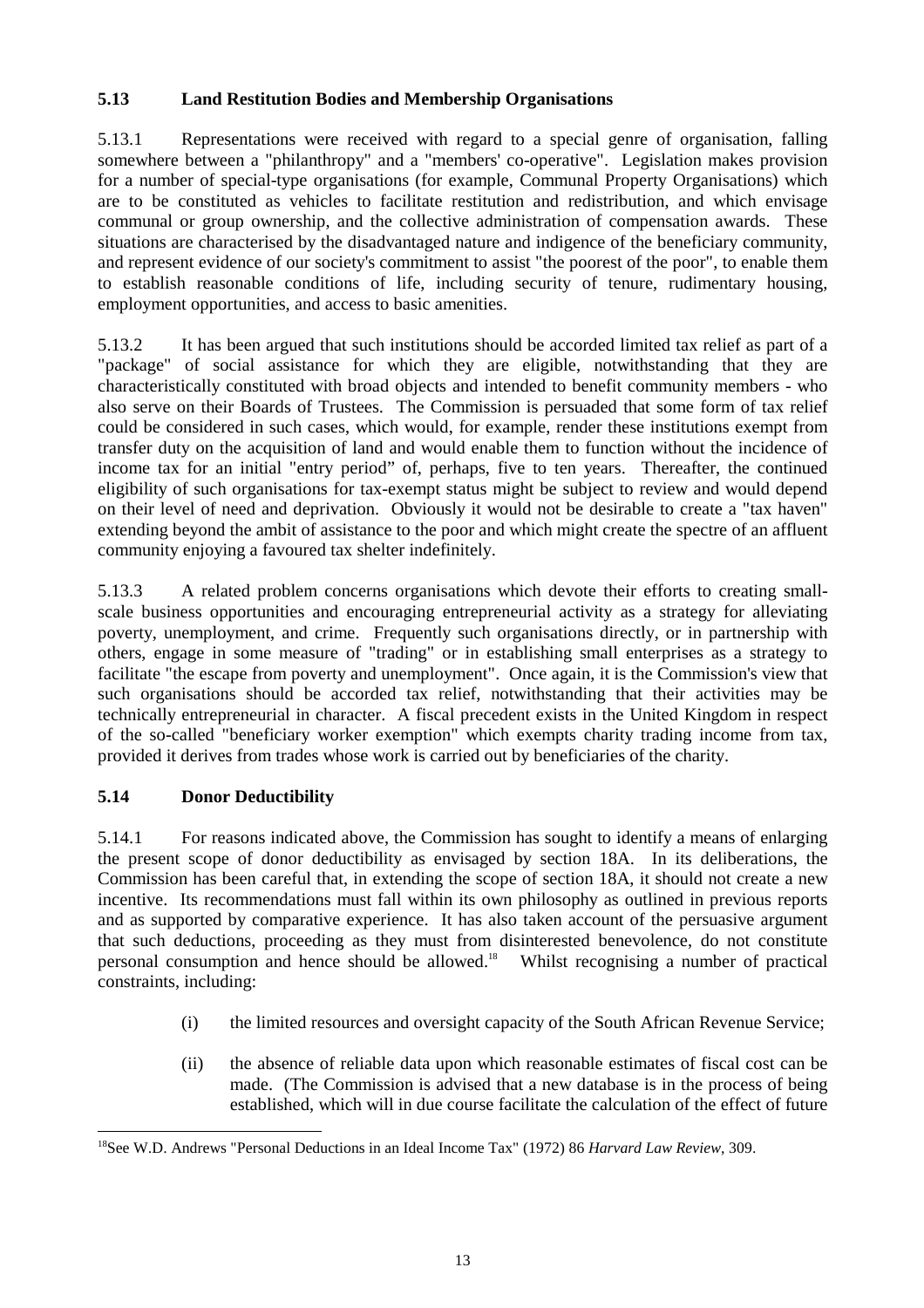fiscal concessions. This is vital for the assessment of all deductions and their impact on the Budget); and

(iii) the absence of any statutory authority (other than the Commissioner) which can assume the responsibility for effective administration of any such wider dispensation. (The Commission has been informed that, the newly-established Non-Profit Organisations Directorate has neither the resources and skills nor powers to enable it to exercise effective fiscal oversight.)

5.14.2 Notwithstanding these practical constraints, the Commission has attempted to define a dispensation which would serve to promote a culture of philanthropy and would be administratively feasible and cost-efficient.

5.14.3 A number of theoretical options were considered and rejected, including:

- (i) leaving section 18A unchanged;
- (ii) repealing section 18A to eliminate donor deductibility in its entirety; or
- (iii) expanding section 18A to permit each and every tax-exempt organisation to enjoy the same benefits.

5.14.4 It would have been the Commission's first preference to suggest a system analogous to that currently operating in the United Kingdom, where tax-exempt organisations are entitled to claim back from the fiscus the tax paid by donors in respect of eligible and "covenanted" donations. The administrative burden which such a system imposes, dictates otherwise.

5.14.5 Accordingly, the Commission proposes, as an interim measure, a broadening of the provisions of the existing section 18A to permit a broader category of eligible organisations that would be entitled to grant-donor benefits similar to those presently reserved for educational institutions and funds.

5.14.6 However, if the necessary resources could be made available to SARS, consideration could be given to a system devised on the following lines:

- (i) in each budget, the State might appropriate a fixed amount available for appropriation amongst tax-exempt organisations, in respect of the tax attributed to tax-paying donors.
- (ii) any tax-exempt organisation would then be entitled to apply for a pro rata allocation of the budgeted amount, on condition that its claim, duly vouched, was filed with the fiscus by no later than a stated date.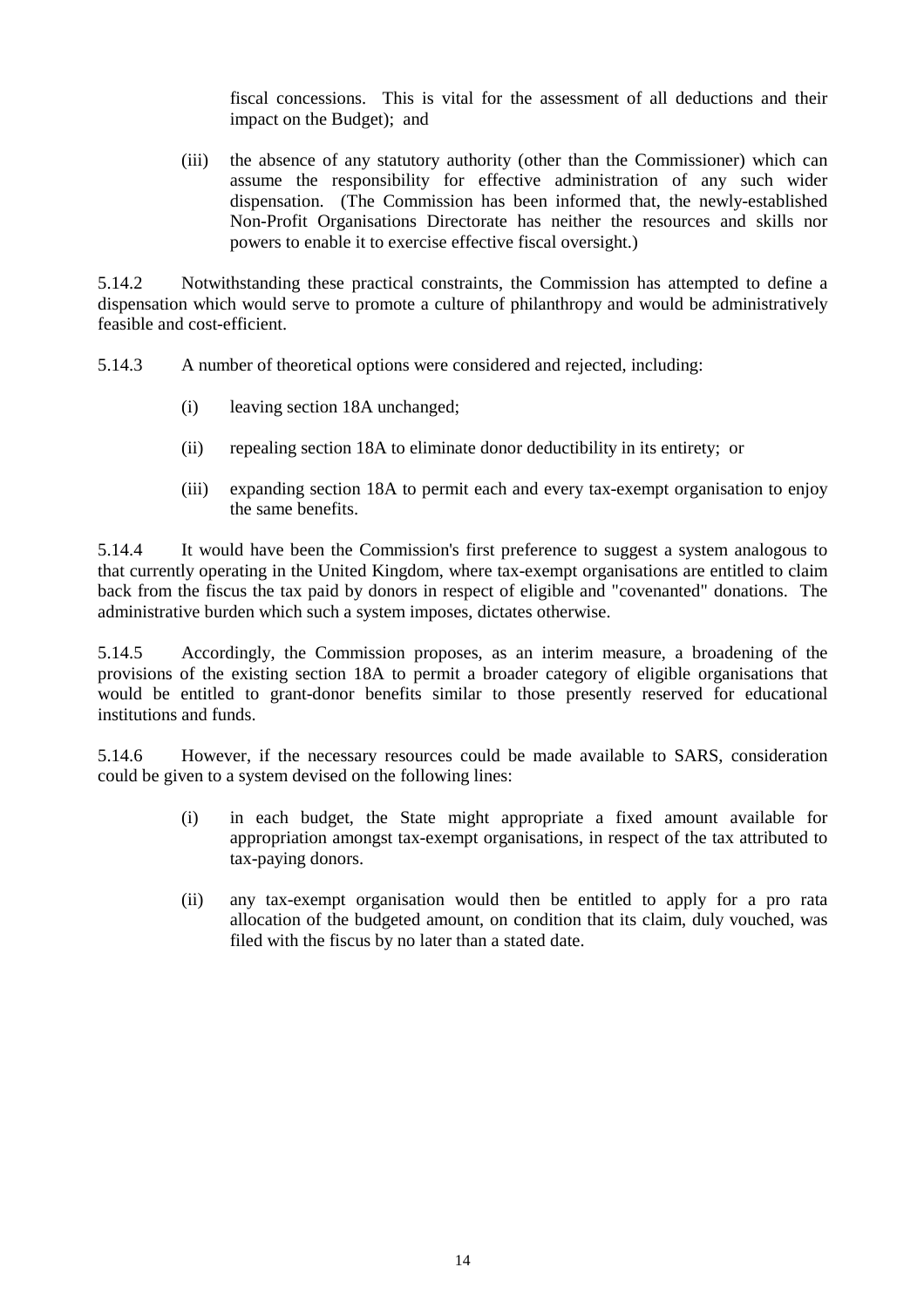5.14.7 The pro rata amount attributable in respect of any given donation would be calculated as follows:

$$
\begin{array}{|c|} \hline X&x&Z\\ \hline Y\\ \hline \end{array}
$$

Where:

- X = The amount of the donation actually paid by a registered taxpayer during the relevant fiscal year, duly supported by appropriate documentation.
- $Y =$  The aggregate amount of all such documented claims timeously received by the fiscus by the specified date.
- Z = The amount budgeted and appropriated by Parliament in respect of the relevant year.

5.14.8 Such a system could incorporate a degree of "politico-fiscal" flexibility in that it might allow for certain high priority activities to be accorded a greater share or proportion of the budgeted amount.

5.14.9 The system would be relatively simple and cheap to administer because of the relatively small number of organisations to be audited and assessed, as compared with a system that necessitated oversight being exercised in respect of large numbers of individual taxpayers. Moreover, as in the United Kingdom, consideration might be given to excluding minor claims, and excluding claims not represented by a multi-year "covenant".

5.14.10 A disadvantage of the proposed system is that it would involve retrospective determination of each individual organisation's share (X/Y) of the fixed amount (Z), because no organisation would be in a position to estimate Y (the aggregate of donations) in advance with any degree of accuracy. An alternative suggestion, involving a departure from the current practice of allowing full deductibility of any donation that qualified under section 18A, would be to move to a system of partial deductibility.

5.14.11 Under partial deductibility a figure would be proposed in each year's budget indicating the percentage of any donation that would qualify for deduction from taxable income in the ensuing year, provided of course that it met all the other requirements of the amended section 18A. If, for example, the figure were to be set at 80 per cent, a donation of R1 000 would entitle the donor to a deduction of R800 from income subject to tax.

5.14.12 Partial deductibility would provide a welcome measure of flexibility in countering revenue loss as the scope of section 18A was gradually broadened to accommodate a wider range of institutions. The sensitive use of this measure on an incremental basis requires on-going information on the actual revenue losses being incurred, but that is a pre-requisite for any reform of the NPO tax regime.

5.14.13 Two "caps", one for individuals and another for companies, are currently in place to limit revenue loss. They restrict the extent to which section 18A donations may be deducted by any taxpayer to a maximum of 2 per cent of taxable income for an individual and 5 per cent for a company. The Commission can find no justification for this form of differentiation and for this reason recommends that "one cap" be introduced for all taxpayers.

5.14.14 The introduction of partial deductibility would enable the two "caps" to be lifted. The lifting of the caps is a separate issue from their standardisation to eliminate discrimination between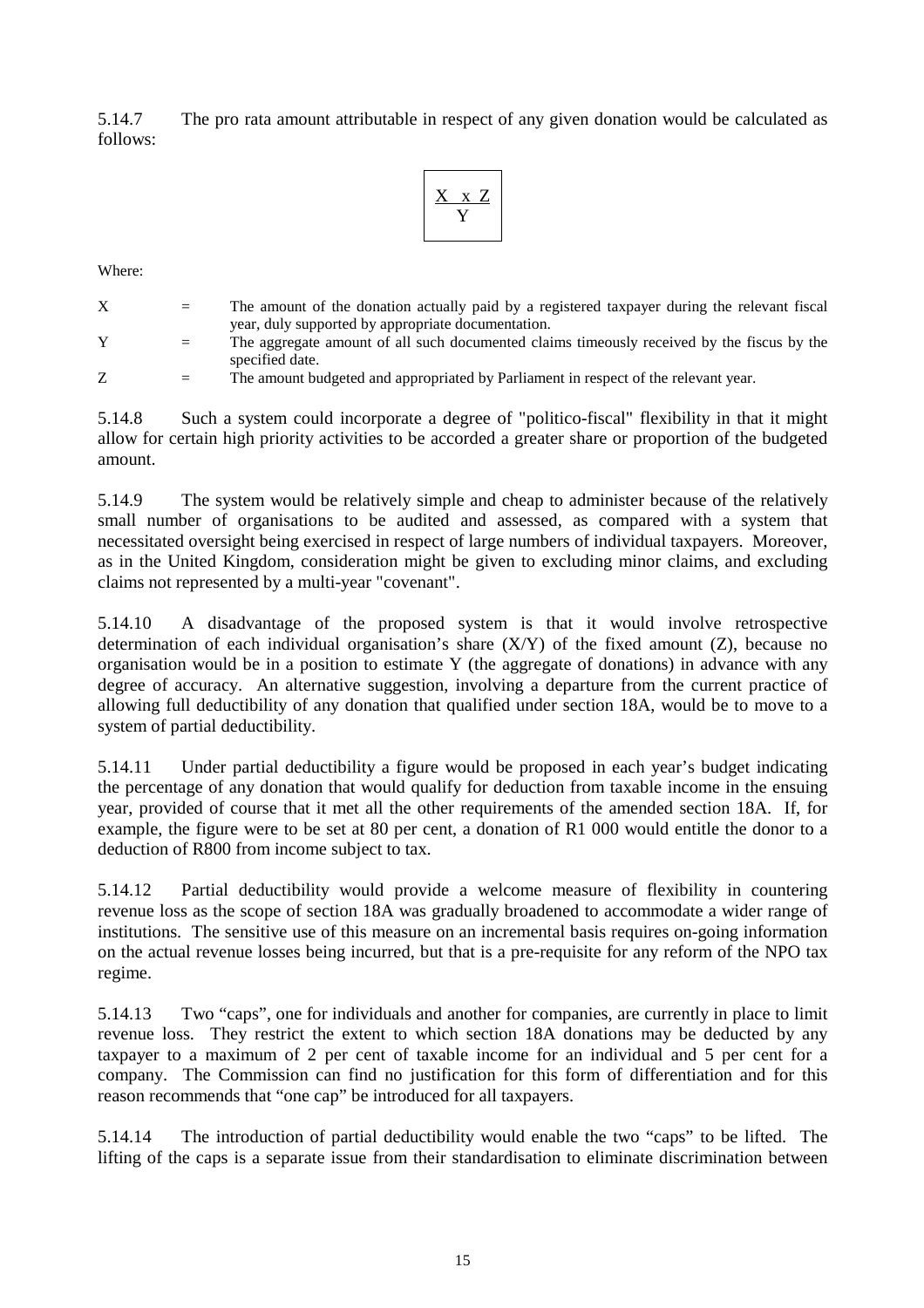<span id="page-19-0"></span>individuals and companies but would not, in the opinion of the Commission, pose any significant risk of revenue loss if a system of partial deductibility were in place.

# **6. SPECIFIC PROPOSALS**

#### **6.1 General recommendations**

After reviewing current legislation and practice, and in the light of international precedent and experience, the Commission thus recommends.

6.1.1 That the law should provide for a simple, generic definition of tax-exempt organisations, which might be characterised as "exempt public-benefit organisations".

6.1.2 That the subjectivity of the present system should be replaced by one which is objective and clearly defined as to eligibility criteria.

6.1.3 That the defining characteristics of "exempt public-benefit organisations" should include the following:

- (i) a "public-benefit" purpose or activity, falling within a schedule of such activities; or involving a further category prescribed by Ministerial Notice in the Gazette. (As social needs and priorities change over time, it may be appropriate to permit the addition by Ministerial Notice of further categories, albeit on an interim basis, say not exceeding 24 months, unless the Act is amended by Parliament);
- (ii) formal registration in terms of the Non-Profit Organisations Act, No. 71 of 1997; and continued compliance with its conditions and disciplines;
- (iii) a formal written Constitution in terms of which the organisation is constituted as either a Voluntary Association, as a Trust, or a section 21 Company;
- (iv) a minimum number of members (to be prescribed);
- (v) the application of the major portion of "gross receipts" for philanthropic purposes; and not merely to benefit members or staff, or for some limited sub-category of beneficiary/ies;
- (vi) a prohibition on the payment of remuneration to employees in excess of levels which, in the opinion of the Commissioner, are excessive, having regard to norms and standards applicable to NPOs from time to time;
- (vii) an obligation to expend in any particular year at least seventy-five per cent (75%) of net revenue accruing in the previous tax year, save insofar as the Commissioner may approve the expenditure of a lesser percentage for reasons and purposes approved by the Commissioner; and
- (viii) the avoidance of conflicts of interest or self-dealing for the benefit of Trustees, members or other persons associated with the organisations.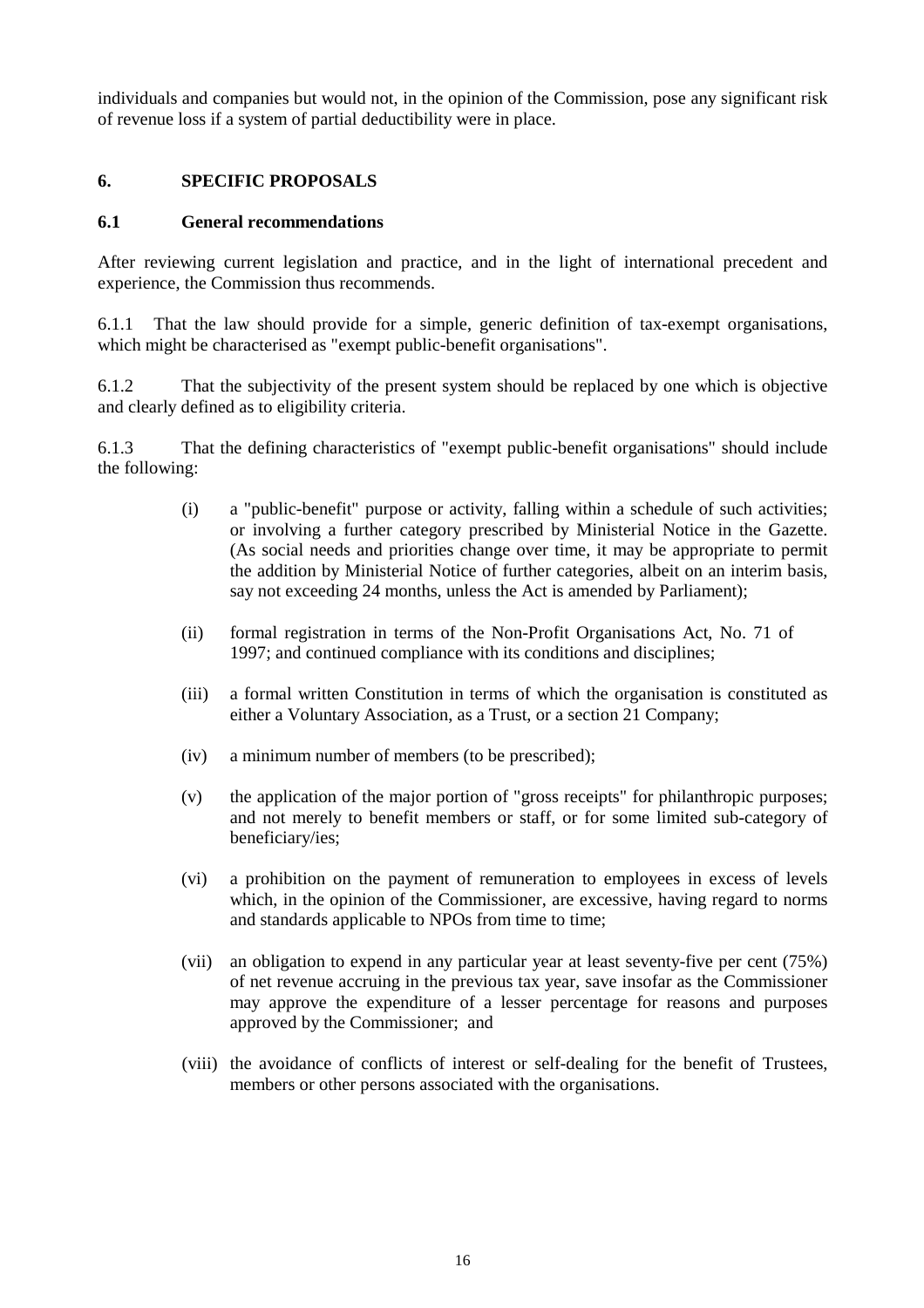6.1.4 That the legislation should contain a schedule listing eligible public-benefit activities, which might include:

- charity and altruism;
- upliftment and development of indigent and disadvantaged communities;
- welfare and social services:
- religion, philosophy and belief;
- politics, public policy and advocacy;
- education, including adult, civic and public education;
- job training, skills transfer, and the promotion of entrepreneurial skills for the benefit of unemployed and indigent persons;
- recreation and sport;
- culture and arts:
- physical, mental and psychological health (including prevention, treatment, rehabilitation and support);
- environmental concerns, animal protection and wildlife conservation;
- the provision of legal, medical and other professional services for the benefit of indigent persons, either free of charge or at a charge which is significantly less than that normally levied;
- international organisations directed to the promotion of peace, friendship, cultural exchange and other beneficial purposes;
- museums of a scientific, cultural and historical nature; and
- institutions for the advancement of science.

6.1.5 Consideration could also be given to those ancillary taxes and levies, apart from income tax, for which a Registered Public Benefit Organisation might be exempt.

6.1.6 That any organisation aggrieved by the refusal of the Commissioner to recognise it as eligible in terms of the relevant scheduled categories, should have a right of objection and appeal to the Special Income Tax Court. It is suggested that in any such proceedings involving an NPO, one of the assessors should be a person having particular knowledge and experience of the sector.

6.1.7 That the ambit of the benefit of donor deductibility (from pre-taxed income) which, in terms of section 18A is presently restricted to educational institutions, be substantially enlarged by reference to a scheduled listing of organisations and categories of activity which would qualify for this benefit. The system could allow for some differentiation as to the scale or quantum of benefits on the basis that Government may wish to give differential and preferred encouragement to particular social priorities at different times. Recognising concerns expressed with regard to the difficulty of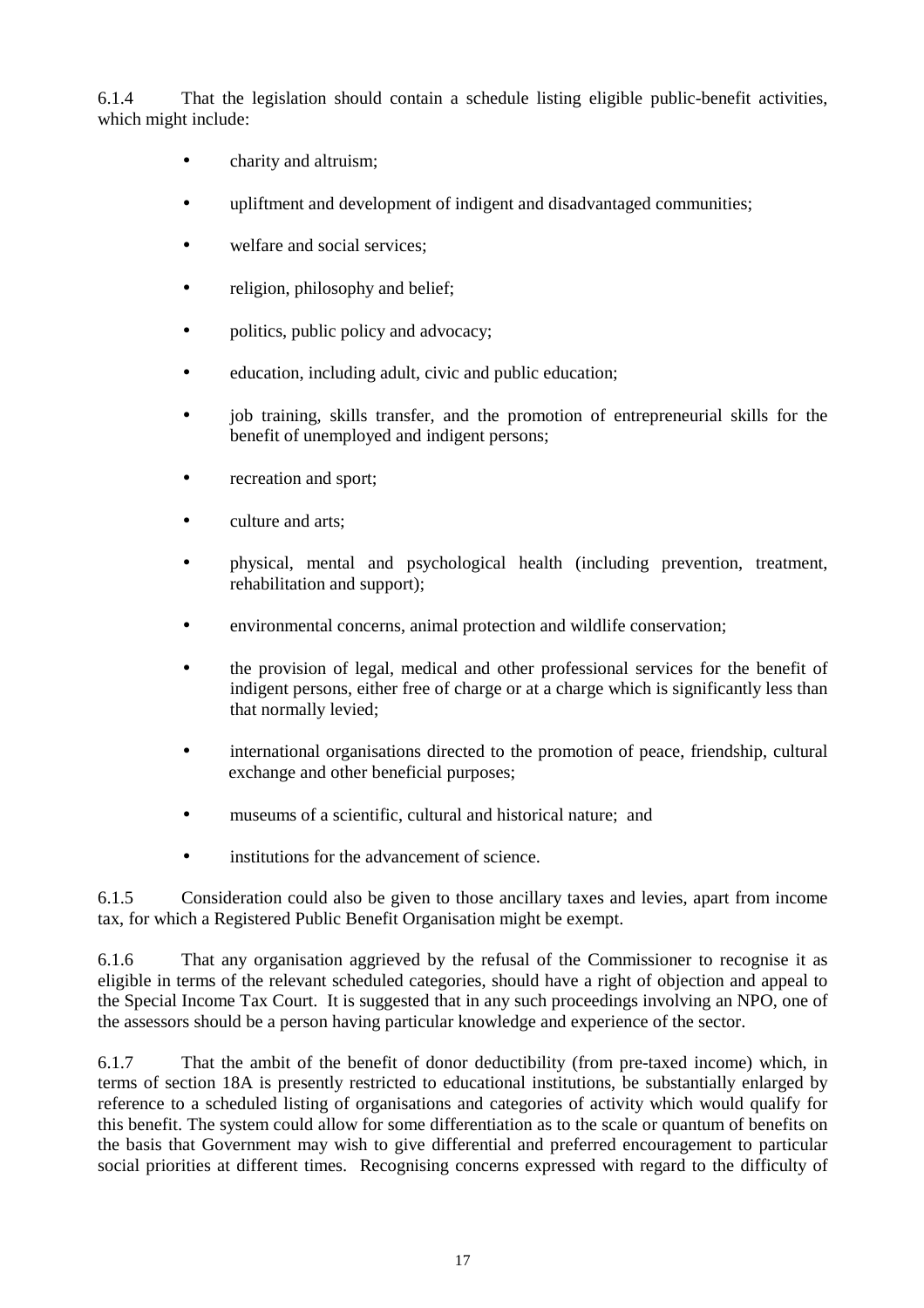<span id="page-21-0"></span>anticipating the likely impact this concession might have on future tax receipts, it is proposed that specific limits be established at this stage, which could be reviewed from budget year to year. Should there be concern that this recommendation would involve too great a loss of revenue, the proposal in respect of partial deductibility contained in paragraph 5.14.11 could be considered.

6.1.8 Having regard to the State's prerogative to determine its own fiscal priorities in the area of social and developmental spending, in addition to the general tax deductibility ceilings envisaged above, the State could also designate from time to time particular categories of social activity which could be eligible for more generous tax deductibility. Thus, for example, education, health, or housing (or some other category of social activity) could be designated as eligible, at a particular time, for more generous limits than those applicable to section 18A. The major drawback with this proposal however is that it will create much difficulty in determining into which category an organisation should be considered.

6.1.9 That an efficient computer system be introduced so as to calculate the cost of such deductions to the fiscus (i.e. tax expenditures). Such cost must be tabled in the annual Budget in the form of a "tax-expenditure budget".

6.1.10 That existing restrictions upon categories of permissible investments by tax-exempt organisations be rescinded for the reason that the common law itself requires prudent (and nonspeculative) investment by persons holding fiduciary positions. If a need is perceived to further regulate this matter further, then the Income Tax Act is not regarded as the appropriate mechanism to achieve this purpose.

6.1.11 With respect to "trading" activities by registered public-benefit organisations, it is proposed that such activities be permitted within the following parameters. That:

- (i) on the basis of the *de minimis* rule, no tax implication should arise in respect of such "trading income" up to a limit of say R100 000,00 per annum, or five per cent of "gross receipts", whichever is the greater;
- (ii) income derived from "related" trading- or fee-generation be exempt from tax, to the extent that the gross receipts derived from such income-generating activities do not exceed one-half of the gross receipts (including donations) of the organisation concerned. The balance would be subject to normal principles of taxation;
- (iii) "unrelated" trading activity or fee generation would be permitted without restriction, but only if conducted within the structure of a separate wholly-owned or controlled subsidiary, which is duly constituted for this purpose. The income derived from such "unrelated" trading activities would be subject to normal tax, save to the extent envisaged by clause 6.1.11(i);
- (iv) related trading be defined along the lines set out in clause 5.10.3(i) and (ii); and
- (v) these provisions must be reinforced by substantial penalties for fiscal fraud or evasion.

#### **6.2 Donations Tax**

 $\overline{\phantom{a}}$ 

6.2.1 Donation is defined, for the purposes of donations tax, as meaning any gratuitous disposal of property including any gratuitous waiver or renunciation of a right.<sup>19</sup> This definition is

<sup>&</sup>lt;sup>19</sup>Section 55(1) of the Income Tax Act, No. 58 of 1962, as amended.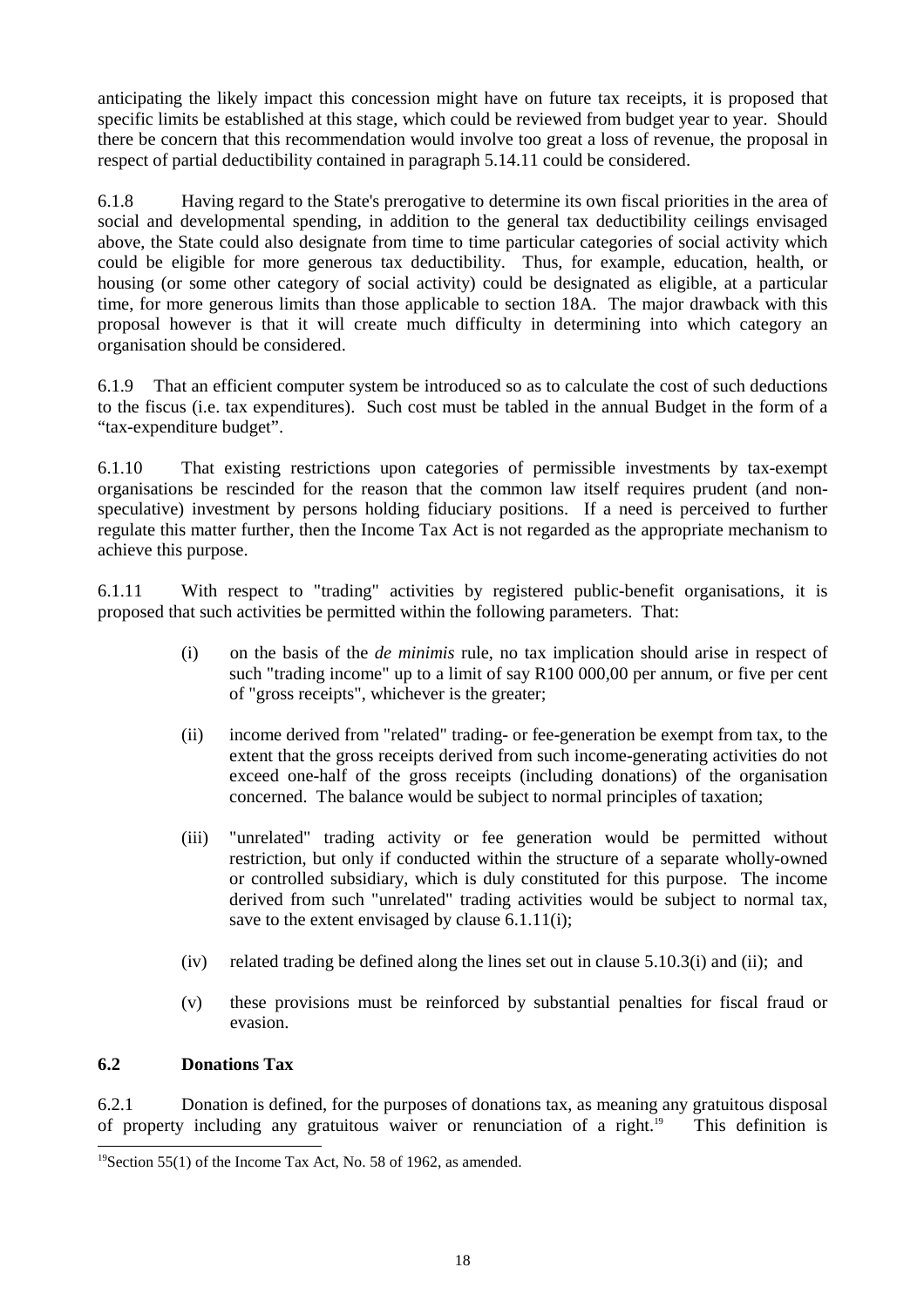<span id="page-22-0"></span>incongruous with that of the common law in which a donation is defined as a transaction *inter vivos* between donor and donee whereby the donee is enriched and the donor correspondingly impoverished, such transaction being accompanied by an intention of the donor to enrich the donee at his or her expense.<sup>20</sup> The different definitions have given rise to confusion in practice and there is no need to maintain the difference.

6.2.2 The Commission recommends that the statutory definition be amended to accord with that of the common law. Donation should thus be defined as a transaction, whereby one person without any legal obligation to do so, undertakes out of disinterested benevolence to give property to another person without receiving anything in return.<sup>21</sup>

6.2.3 In the light of the recommendations made in this report, it is further recommended that section  $56(1)(i)$  (donations by and to charitable and other institutions) and section  $56(1)(i)$  (donations of property for charitable and other purposes) of the Income Tax Act, No 58 of 1962 should be deleted and that a new section 56(1)(i) should be inserted to exempt from donations tax, any donation of property to an institution which enjoys an exemption from income tax in terms of section  $10(1)(f)$ (as amended in terms of the recommendations of this report). This will bring about consistency of treatment in respect of institutions classified as tax exempt.

# **6.3 Estate Duty**

6.3.1 In its 4th Report, the Commission made a set of recommendations regarding incentives to encourage socially and economically beneficial bequests. As the Commission considers this set of recommendations to be highly appropriate to the objectives of the report, the relevant passages are cited in full.

> "12.1 Evidence submitted to the Commission suggests that there is meaningful support for the estate duty regime to be modified to encourage socially and economically beneficial bequests.

> 12.2 Certain non-Governmental organisations would be identified on a periodic basis by Government preferably after consultation with provincial governments. The organisations so identified would be referred to in a Proclamation issued from time to time in terms of the Estate Duty Act. Although the Commission can clearly not be prescriptive in this regard, it would naturally be important for the attainment of the objectives sought to be achieved by this recommendation that the organisations so identified must be such that the testator can meaningfully identify with them.

- 12.3 Any bequest made to an organisation proclaimed as aforesaid:
	- (a) would continue to form part of the dutiable value of the estate; and
	- (b) the amount of the bequest would be a deemed discharge to that extent of the estate duty payable by that estate.

12.4 The purpose of the aforegoing is to encourage bequests by wealthy individuals to promote causes which Government identifies as being important to the public good. As set out above, the Commission cannot be prescriptive in the determination of the causes which should qualify for the aforegoing treatment, as these must be determined by Government.

 $\overline{\phantom{a}}$  $20$ Avis v Verseput 1943 AD 331 at 348.

<sup>&</sup>lt;sup>21</sup>See D. Hutchison et al, Wille's Principles of South African Law (8th ed) at 624.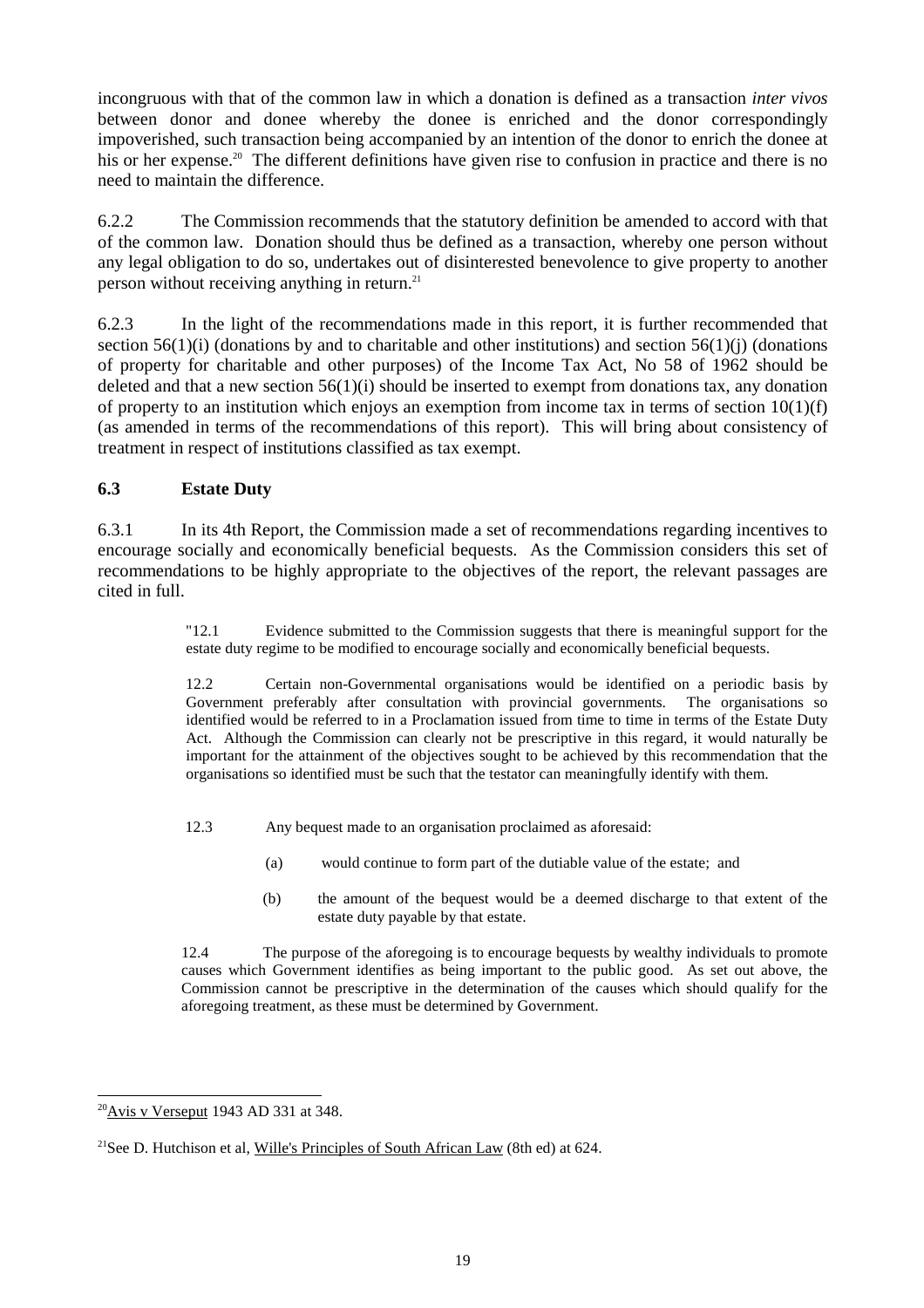12.5 In order to qualify, the bequest must represent an outright divestment of control of the amount in question. There must be no retention of any interest whatsoever by the estate in the amount or asset in question."

6.3.2 Unfortunately no action has been taken to implement this proposal. The Commission is of the opinion that the revenue from estate duty which will be lost pursuant to this recommendation is somewhat illusory in that the practical choice open to an estate owner is either to engage in more sophisticated estate planning or make the bequest as proposed. In short, the revenue channeled to the NPO sector though this proposal is unlikely to result in a significant erosion of the estate-duty base.

6.3.3 Within this context, the Commission considers its proposal to be particularly viable to the promotion of a healthy NPO sector.

6.3.4 The Commission does not consider that there is any case for altering the other taxes levied, such as VAT, to benefit the NPO sector. Such amendments would erode these tax bases and cause far greater harm than benefit.

20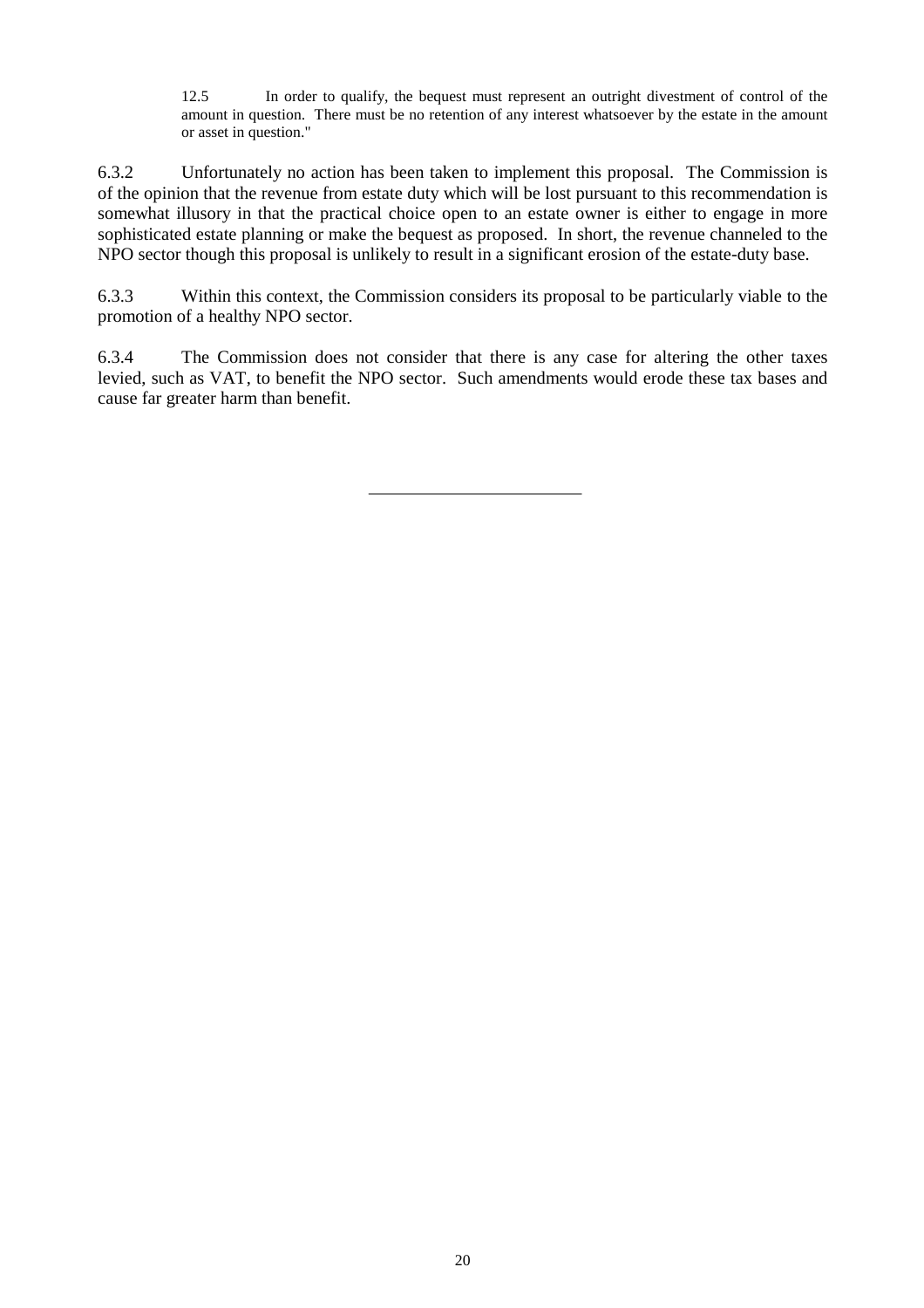# **APPENDIX 1**

# <span id="page-24-0"></span>**VARIATIONS IN INTERNATIONAL TAX TREATMENT OF NPOS<sup>22</sup>**

#### **1. Australia**

1.1 The key subsection is section 23(e) of the Income Tax Assessment Act of 1936, which exempts the income of a religious, scientific, charitable or public-educational institution. However, the term charity is not defined in legislation and relies on case law for its meaning. The Australian courts recognise as charitable any NPO whose purpose falls within one of the four heads of charity set out in nineteenth-century English case law: relief of poverty, advancement of education, advancement of religion, and other purposes beneficial to a community. The fourth head of charity, namely other purposes beneficial to a community, has generally been given a wide interpretation by the Australian Tax Office and the courts. Other purposes that qualify a NPO for a tax exemption, such as promoting the development of aviation or encouraging music, art, science, or literature, have subsequently been added.

#### **2. Canada**

2.1 Under the incorporating statute, the purposes that a society or non-share capital corporation may pursue must in the broadest possible terms be for some charitable, educational, patriotic, community, or public-benefit purposes. The only restriction is that the primary purpose must not be to operate some business, professional, or other for-profit activity.

2.2 All charities that have applied to Revenue Canada and been registered as charitable organisations, public foundations, or private foundations are completely exempt from all tax on income whether the income is from donations; earned by way of interest, dividends, or capital gains from passive investments; or earned from active businesses carried on by the charity. There is no excise tax payable by private foundations on earned income. There is also a wide range of exemptions on consumption, land, and import taxes, but these vary according to Provinces and even Municipalities.

#### **3. Egypt**

 $\overline{\phantom{a}}$ 

3.1 There are five main types of NPOs in Egypt:

- (i) associations;
- (ii) foundations;
- (iii) professional groups;
- (iv) business associations; and
- (v) clubs and youth centers.

3.2 Associations and foundations are both governed by Law No. 32 of 1964. In fact, this law treats foundations as a sub-group of associations. An association is any organised group composed of individual or legal persons operating for a certain period of time with an aim other than achieving

 $22$ They are taken from Salamon, op. cit.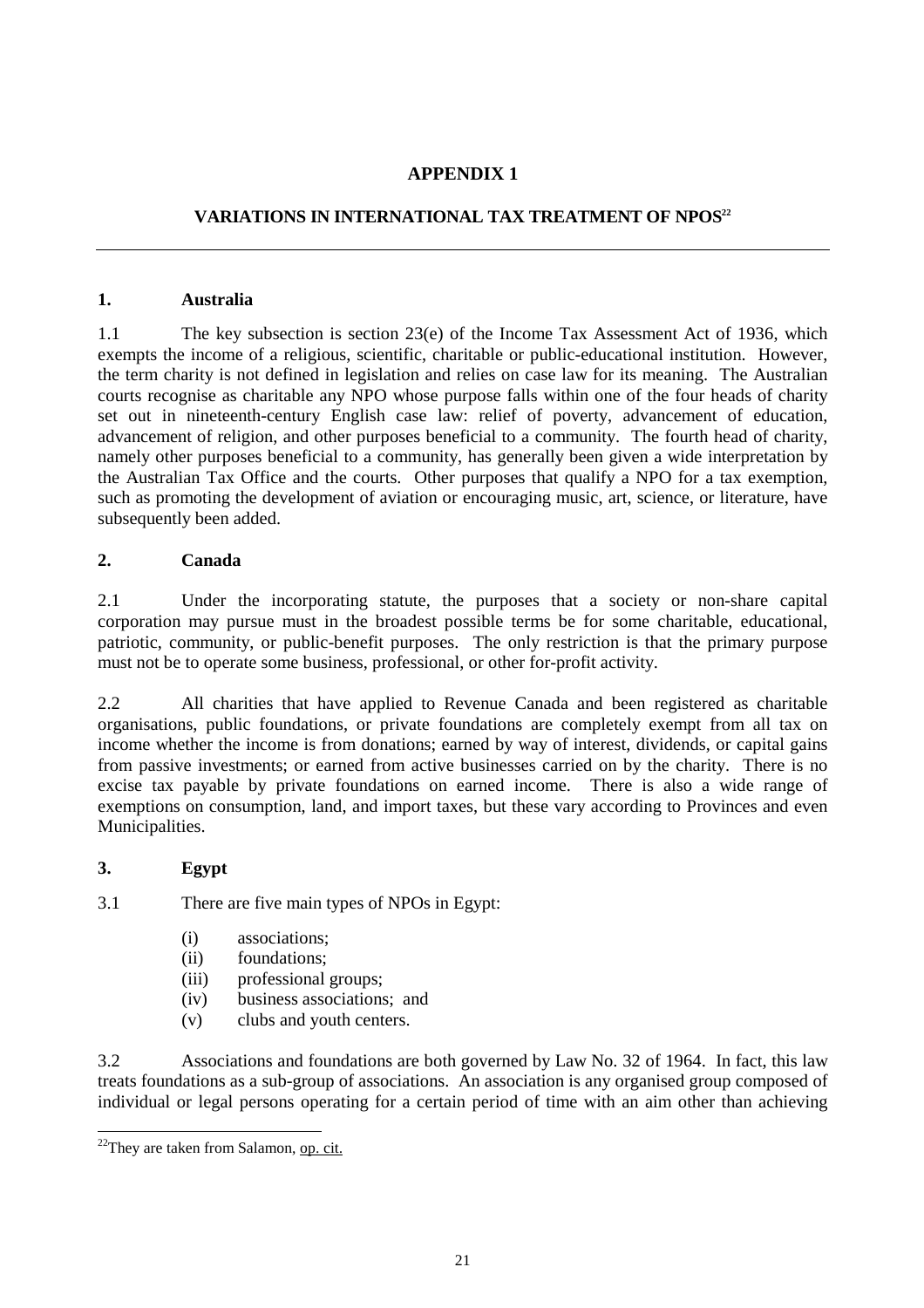<span id="page-25-0"></span>profit. A private foundation, on the other hand, is a type of association that is established by the dedication of an amount of money (either by individual or legal persons) for an unspecified period of time to pursue religious, scientific, social-welfare, or public- benefit goals. The principal difference between foundations and associations is that foundations operate on the basis of an endowment, like the historic Islamic *waqf*, whereas associations depend on current income from membership fees, donations, and grants.

# **4. France**

4.1 Although a wide array of objectives is open to NPOs in France, only organisations that serve public-interest purposes are eligible for special treatment. This special treatment takes the form of tax advantages for both the organisations and their donors and eligibility for government funding. Eligible for such treatment are organisations that serve the broader public rather than their members alone or that take on tasks that would otherwise fall within the responsibility of the state. This generally includes organisations working in the fields of education and research, health and social services, environment, development and housing, advocacy, philanthropy, international activities, or professional and business associations. Such organisations are often designated by state authorities as "organismes exercent des activités d'intérêt général" or "dont la gestion est désintéressée" to indicate the public-benefit aim and non-profit character of the organisation, respectively.

# **5. Germany**

5.1 Tax exemption is generally granted to those NPOs that pursue public-benefit activities "Gemeinnützigkeit", regardless of the type of organisation or its legal status. The rules relating to public-benefit status are spelled out in sections 51 through 68 of the "Abgabenordnung" (AO), or General Tax Code of March 16, 1976. The Act distinguishes three categories of tax-privileged purposes:

- (i) charitable or public benefit purposes, "gemeinnützige Zwecke";
- (ii) benevolent purposes, "mildtätige Zwecke"; and
- (iii) church-related purposes, "kirchliche Zwecke".

5.2 According to section 52 AO, public-benefit purposes are those purposes that materially, spiritually, or morally promote the well-being of the public at large, as opposed to small and exclusive groups such as a family, company employees, or the members of a social club. The section includes the following purposes in this category:

- (i) the support of science and research, education, arts and culture, religion, international understanding, development aid, preservation of the environment, nature and monuments, local and regional history, and lore;
- (ii) support of youth activities, the aged, public health, welfare, and amateur sports;
- (iii) support of civic activities; and
- (iv) support of animal breeding, plant cultivation, hobby gardening, carnival activities and local folklore, care of servicemen, amateur broadcasting, miniature airplane building and flying, and dog walking and guiding.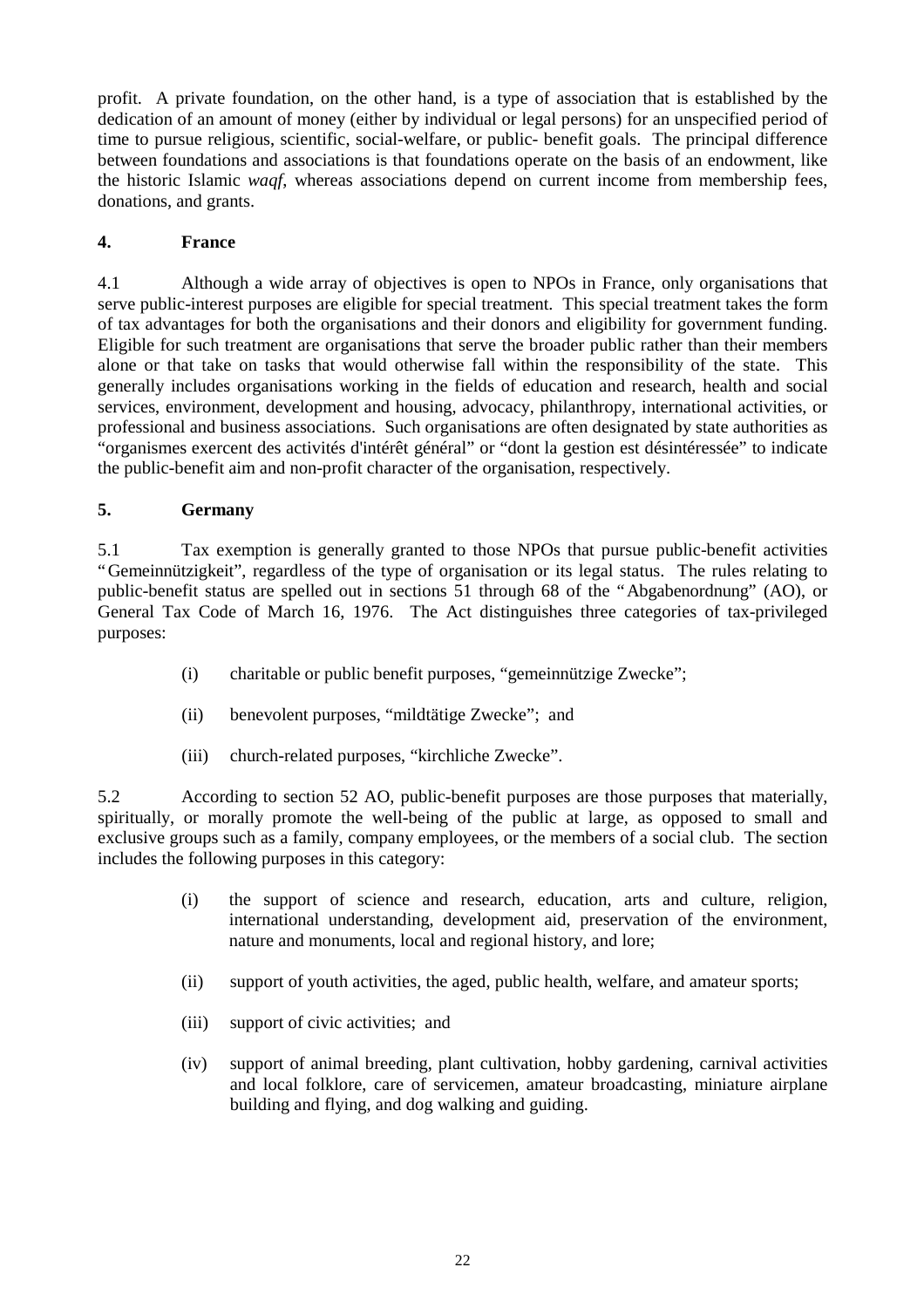5.3 In terms of section 53 of the AO, an organisation pursues charitable work, if its activities are singularly focused on supporting persons in an altruistic fashion. These are only charitable activities if:

- (i) the beneficiaries of these actions or deeds primarily depend on these contributions because of their bodily, mental or emotional and/or psychic disabilities or conditions; and
- (ii) the payments received by way of the charitable relief measures do not exceed four times the amount of the prescribed income or contribution received by way of social insurance benefits in terms of the German Social Insurance Legislation. This proviso does not apply in cases where these people with disabilities have at their disposal sufficient financial resources and could thereby contribute to their own well-being. There are certain other stipulations that mandate bigger charitable contributions but which relate closely to German social security legislation and, hence, are not relevant for the South African situation.

5.4 In terms of section 54(1) of the AO, an organisation pursues religious or ecclesiastical work if its activities support in an altruistic manner a religious community but which is at the same time an entity that is governed in terms of public laws. Included under this category are all financial support measures aimed at the erection/construction, the decoration and maintenance of places of worship, churches or buildings or facilities for a parish, the financial support of religious activities or services; the training of clergymen, priests or parsons; the financing of religious instructions in schools, funerals and remembering the deceased; the administration of churches' or parishes' assets; the salaries of clergymen and religious support staff; and the old-age care of clergymen, their support staff, inclusive of the caring for their widows and orphans.

5.5 The support or promotion of charitable or non-profit activities only takes place if one's economic self-interest is not primarily advanced through this activity. Hence, any commercial or business-related activities must per definition rule out altruism. In short, this pursuit of publiclyminded activities in terms of German tax-preferential treatment is only present if no group benefits exclusively therefrom. Furthermore, the following conditions or prerequisites must be met:

- (i) funds of the NPOs may only be utilised for purposes as stipulated in its founding documents;
- (ii) members, partners or associates of the NPOs and those who are members on the basis of the non-profit's constitution are not allowed to receive any share, percentage of the profits of such NPOs and may not be the recipients of any other allocations, allowances, gratuities or gratification, advances of funds or gifts from such organisation due to their membership;
- (iii) the non-profits are explicitly prohibited from using their funds or resources for the direct and/or indirect support of advancement of political parties;
- (iv) members or associates of the NPO may, on leaving or at the dissolution of the organisation, receive not more than their originally paid-in share of capital or ownership interest and the agreed value of their assets in-kind brought into the NPOs;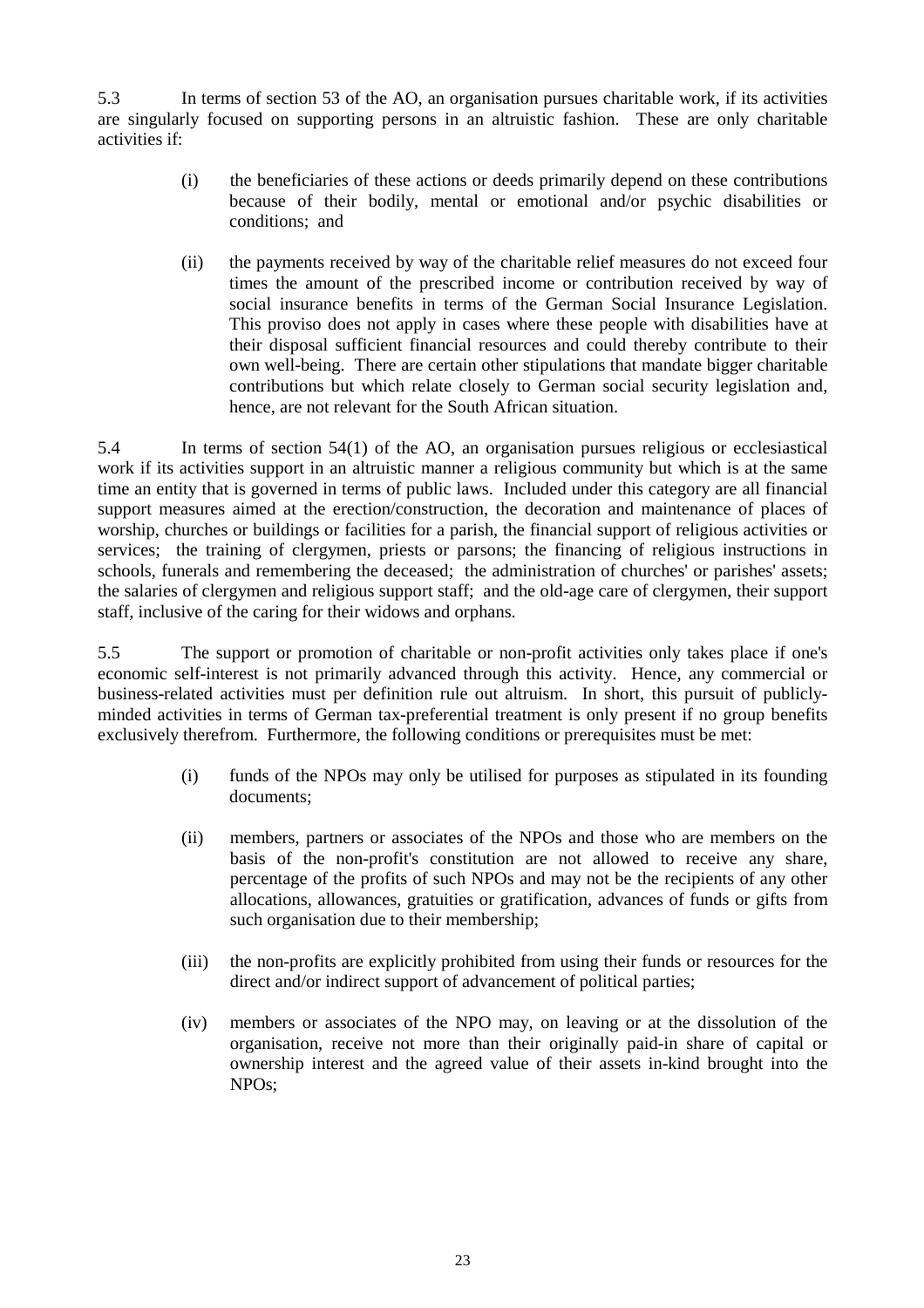- <span id="page-27-0"></span>(v) the NPO may not incur expenses which are not in line with the objects as embodied in the founding documents or that seek to benefit a person through a disproportionately high remuneration or emoluments or allowances; and
- (vi) at the dissolution or abolition of the non-profit character or the annulment or scrapping of its original objects the NPOs accumulated resources or funds as far as they exceed the originally paid-in shares of capital or interest shares or the agreed value of their assets in-kind brought into the NPO, may only be utilised or distributed in favour of another tax-exempt non-profit or charitable organisation as this was the very basis for the creation and accumulation of such capital assets.

#### **6. Hungary**

6.1 Only selected types of voluntary associations are exempt from corporate income tax under Hungarian law; namely those engaged in scientific and technical research, culture, environmental protection, sports, health care, social help, and child and youth care:

#### **7. India**

7.1 Sections 10 through 13 of the Income Tax Act of 1961 define organisations eligible for tax-exempt status generally as religious and charitable organisations. These religious and charitable organisations fall into two groups:

- (i) organisations that are totally exempt from taxation due to their non-profit status, and
- (ii) organisations that can acquire income tax exemptions if they satisfy certain requirements.
- 7.2 The first group includes:
	- (i) scientific and research associations;
	- (ii) universities, colleges, or other educational institutions pursuing exclusively educational purposes;
	- (iii) hospitals or medical institutes that are not profit making and exist solely for the provision of medical care to suffering persons;
	- (iv) organisations exclusively promoting sports like cricket, hockey, football, etc.; and
	- (v) organisations existing solely for the protection or encouragement of Khadi and village industries registered with the Khadi and Village Industries Commission.

7.3 These organisations are fully exempt from income tax as long as they continuously pursue their objectives and apply all of their income to these objects.

7.4 Organisations that are charitable in nature but not included in this list can still acquire tax exemptions. According to section 2(15) of the Income Tax Act of 1961, the term charitable purpose includes relief for the poor, education, medical relief and advancement of any other object of public utility not involving the carrying on of any activity for profit.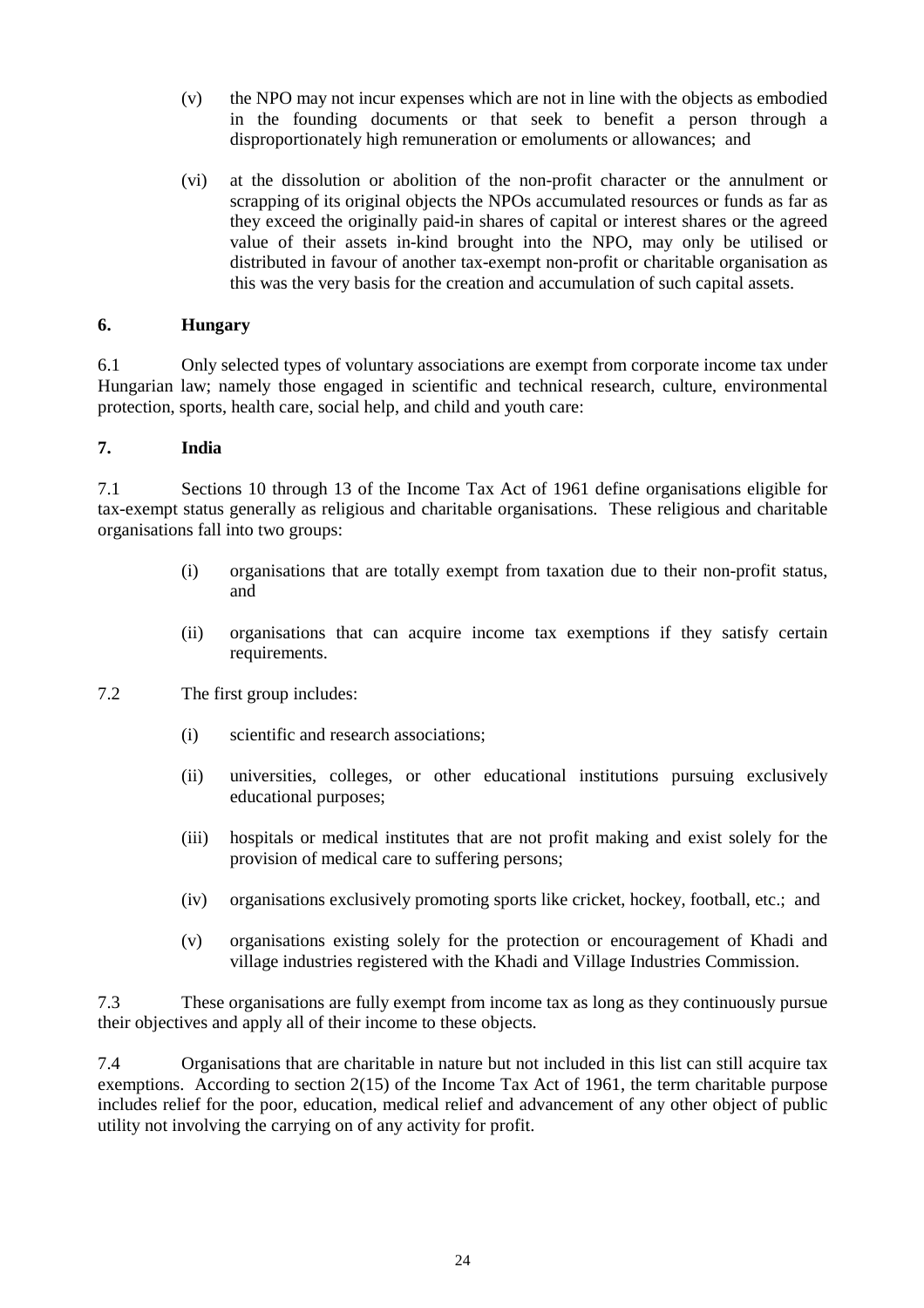# <span id="page-28-0"></span>**8. Republic of Ireland**

8.1 Some types of NPOs are specifically exempt from various taxes. These include credit unions, bodies promoting human rights which have consultative status with the United Nations or Council of Europe, athletic and amateur sporting bodies, and certain Friendly Societies. In addition, organisations that pursue charitable purposes are eligible to receive charitable exemptions from the Revenue Commissioners, the body responsible for the implementation of tax legislation in Ireland.

8.2 The Treatment of Organisations. With respect to direct taxation, only charitable organisations in the legal sense of the term and those organisations listed in the previous paragraph are eligible for exemption.

8.3 Charitable Status. In order to be recognised as having charitable status, the objects of the organisation must be entirely "charitable" as defined through years of case law. Since there is no official register of charities in Ireland, organisations must apply to the Revenue Commissioners for exemption from certain taxes. In order to be recognised by the Revenue Commissioners, an organisation must already have some form of constitution and must be the subject of a binding trust for charitable purposes only.

# **9. Israel**

9.1 The Income Tax Ordinance exempts the income of any public institution from tax on its income (defined as corporation tax) insofar as such income is not derived from any trade or business carried on by the organisation or by another association that it fully controls. For tax purposes, a public institution is defined as either an association of at least seven persons, the majority of whom are not related to each other, and that exists and operates exclusively for a public purpose.

#### **10. Italy**

10.1 Under Italian tax law, the absence of a profit motive has never been a rationale for granting tax exemption to organisations. NPOs, therefore, do not automatically enjoy a privileged position as far as liability for Italian taxation is concerned. Rather, the key to whether an organisation is liable for tax is whether it carries out commercial activities, as defined in article 2195 of the Civil Code.

#### **11. Japan**

11.1 NPOs that engage in activities for the benefit of society as a whole, rather than the pursuit of profits, are given favoured treatment in tax law in Japan. Most significantly, such corporations are exempt from corporate income tax, except for income derived from profit-making activities.

#### **12. Mexico**

12.1 By law, private-assistance institutions are automatically granted exemption from corporate income taxation. However, in the case of civil associations, the application for tax-exempt status is handled separately from the registration for legal personality. In particular, institutions wishing to obtain tax-exempt status must apply in writing to the Ministry of the Treasury, Undersecretary of Revenues, Area of Donations or, alternatively, to the Local Legal Administration of Revenues of the same Ministry. This application must include:

> (i) the section of the law declaring the proposed activities to be eligible for tax exemption;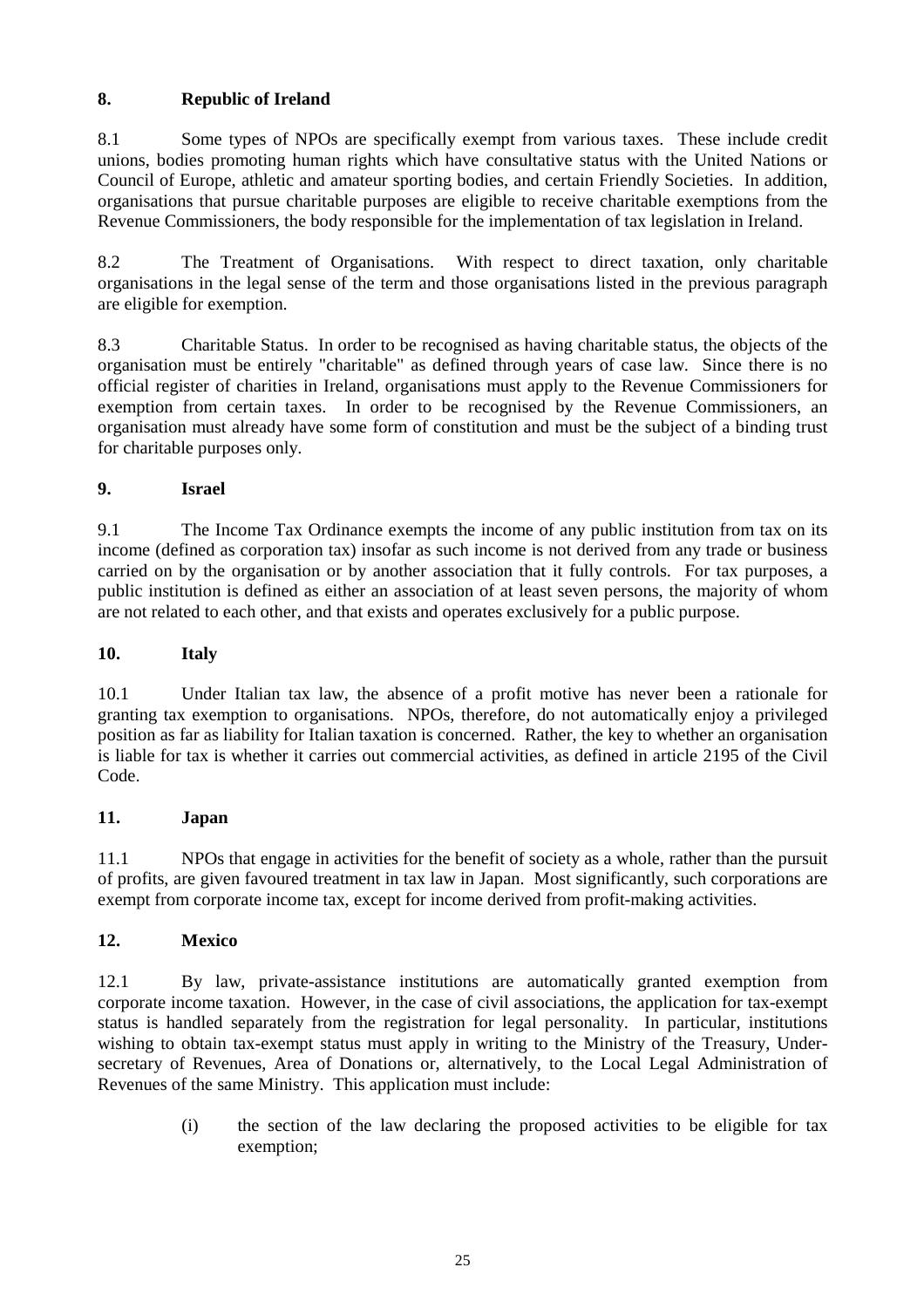- <span id="page-29-0"></span>(ii) a copy of the institution's by-laws with all the requisites mentioned above;
- (iii) evidence of the activities performed; and
- (iv) a copy of the registry in the Science and Technology Registry or in the Education Ministry, if applicable. The Treasury Authorities publish an annual list in the Official Gazette of all the institutions that have obtained this benefit and that are currently in compliance with their obligations. The tax exemption is granted permanently and there is no need for periodic re-applications.

#### **13. Poland**

13.1 The general principle of Polish law is that all legal actors, including associations and foundations, are treated equally in matters of taxation. Accordingly, tax exemption is not granted to specific types of organisations *per se*, but is rather related to the pursuit of specific eligible activities. All legal entities are therefore formally obliged to pay income tax, commodities and services tax, tax on real property, and so on.

13.2 An exception to this general legal principle was introduced by the Law on Foundations of 1984, which originally exempted bequests or gifts of cash and other movable property or property rights made to foundations from inheritance and gift taxation. Although this exemption was annulled in 1989, the Law of January 31, 1989 granted exemptions from income taxation for all legal personalities, including associations and foundations, whose statutory aims are scientific and scientific-technical activities, education, culture, sports and recreation, the protection of the environment, charity, health protection, social assistance, occupational and social rehabilitation of the handicapped, and religious practice.

#### **14. The Russian Federation**

14.1 NPOs are generally exempt from the profit tax on all income except that received from entrepreneurial activity. This includes income received in the form of designated gifts, foreign grants, membership dues, and participants' deposits designated for the NPOs use. By contrast, revenue from an NPOs entrepreneurial activity is subject to taxation, as is revenue received through partnerships or joint ventures with commercial organisations. In addition, the government has the right to confiscate from the NPO the amount of income from foreign grants or designated gifts not used according to the designated purposes.

14.2 Religious organisations and public organisations for the disabled are generally exempt from the profit tax. Moreover, the taxable profit of enterprises owned by artistic unions is reduced by the amount applied to fulfilling the parent organisation's chartered activity.

14.3 Generally, inasmuch as the law does not sanction entrepreneurial activity that does not correspond to the NPOs chartered purpose, it does not provide for an unrelated business income tax (UBIT).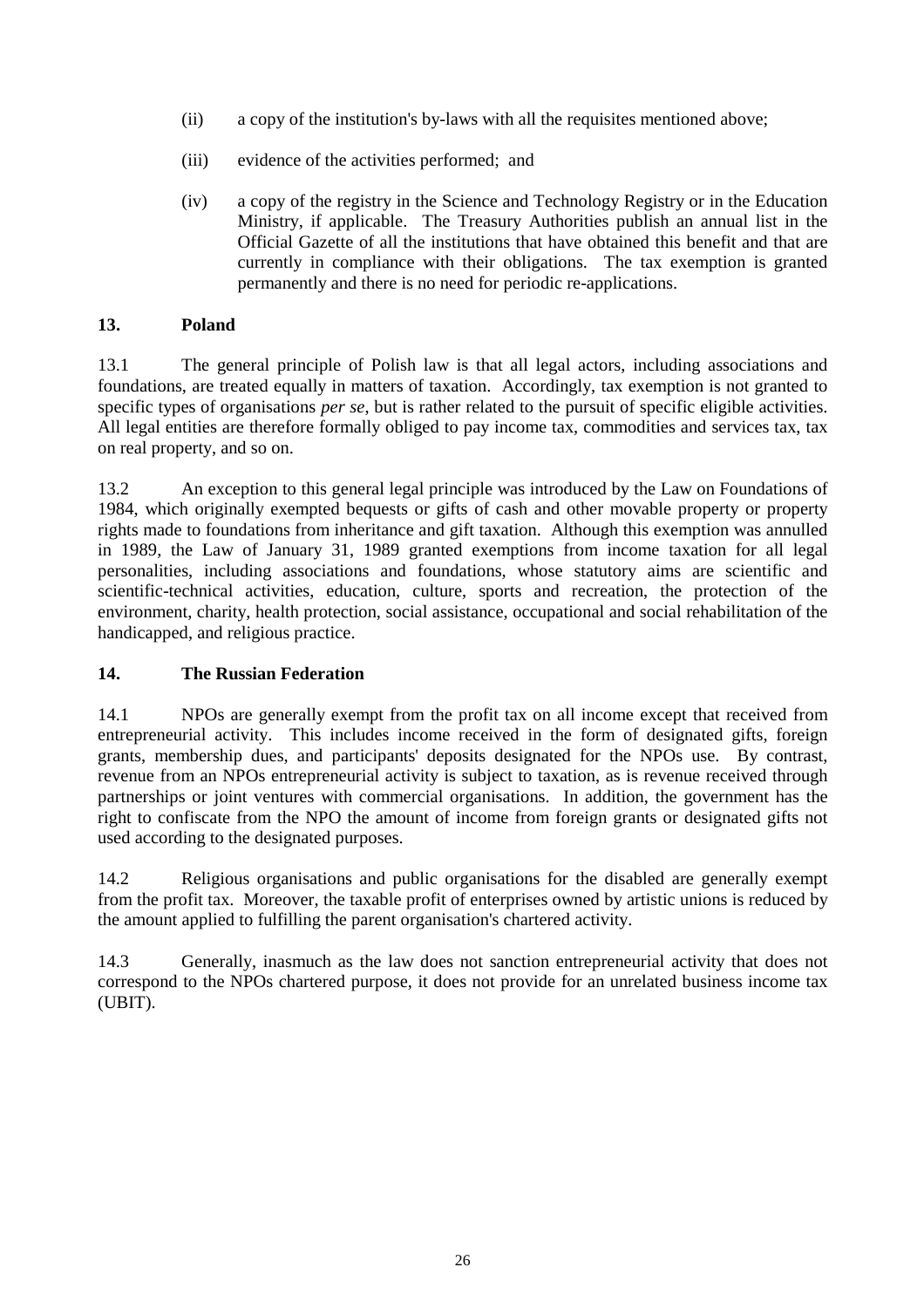#### <span id="page-30-0"></span>**15. Spain**

15.1 Although the system is generally favourable, eligibility for beneficial tax treatment is fairly narrowly defined. According to article 42 of the Law on Foundations, to be eligible, foundations and associations of public utility must:

- (i) pursue aims of a general interest;
- (ii) earmark at least 70 per cent of net income and other earnings to the pursuit of these aims;
- (iii) testify that any majority interests held in commercial companies serve the pursuit of the aims while not infringing on the non-profit character of the organisation;
- (iv) render accounts to the Public Administration; and
- (v) in the case of dissolution, apply their assets to other organisations pursuing similar aims of a general interest.

#### **16. Sweden**

- 16.1 The tax treatment of organisations is as follows.
	- (i) Associations. Non-profit associations are generally subject to taxation at the regular corporation tax rate of 28 per cent. However, organisations of several kinds serving a public benefit are exempt from tax on their income under the condition that they use at least 80 per cent of their income for their public-benefit purposes. The VAT basically follows the income tax. Furthermore, exempt organisations do not have to pay the 0.15 per cent net wealth tax and are also exempt from inheritance and gift taxes. The exemption does not normally apply to their unrelated business income. However, capital gains are tax exempt, even if related to property used in the generation of unrelated business income. The definition of public benefit, as spelled out in section 7 of the Act of State Income Tax, or "Lagen om statlig inkomstkatt", is very wide. It encompasses any activity for the public good, provided it is of a general character and principally addressed to an unlimited number of persons, and not orientated to certain family members or to an otherwise limited circle. Any religious, charitable, social, political, artistic, and cultural purpose would be acceptable in so far as that particular purpose is the principal purpose of the association and the activities are geared to fulfilling that purpose. Under such circumstances, all income that arises from the activities of the association is exempt from taxes, provided that such activities have a natural connection to the public-benefit purpose. However, income earned from businesses unrelated to the principal public-benefit purpose of the association is still subject to taxation if it amounts to more than 15 to 20 per cent of the association's total business income. If such income exceeds this percentage, the whole of the business income will be taxed.
	- (ii) Foundations. A vast number of foundations are also exempt from taxes, especially those foundations that serve the public good, such as foundations pursuing charitable, scientific, educational, religious, welfare, and other public or commonwealth purposes. To enjoy such tax exemption, a foundation must pursue these purposes exclusively or principally in its daily activities, and at least 80 per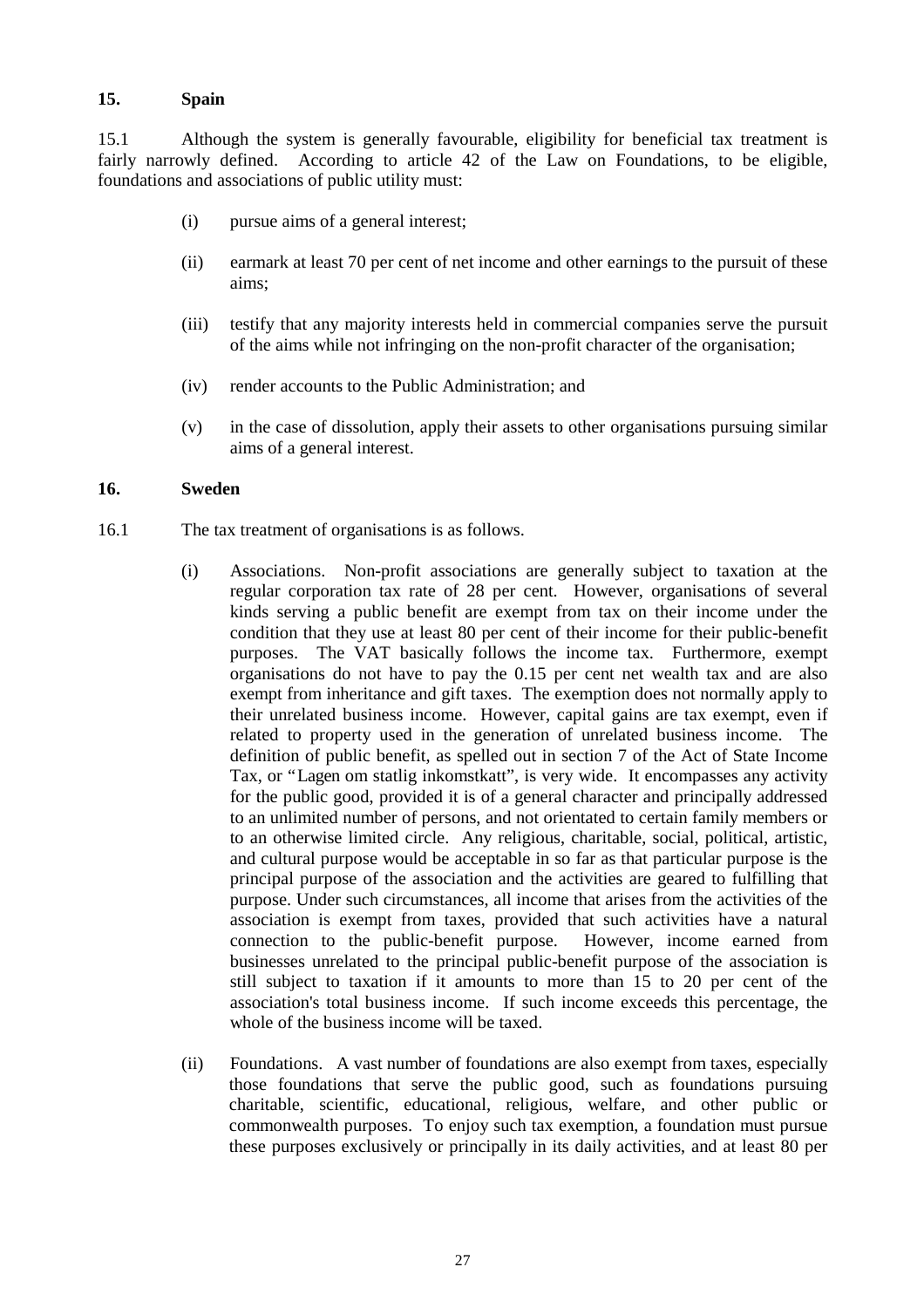cent of the proceeds or returns received by the foundation from its property or assets must be used for the same purposes. Family foundations, on the other hand, do not enjoy any particular tax exemptions.

#### <span id="page-31-0"></span>**17. United Kingdom**

17.1 In 1891, the mass of case law was classified by Lord Macnaghten in Pemsel's Case into four categories: the relief of poverty; the advancement of education; the advancement of religion; and other purposes beneficial to the community not falling under any of the preceding categories. Although it is a classification of convenience only, it has constantly been referred to in later cases. Although courts have recognised that the law of charities may have evolved since Lord Macnaghten's classification, it remains the case that purposes which are neither enumerated in the preamble nor, by analogy, deemed to be within its spirit and intendment are not charitable, even though such purposes are beneficial to the public.

#### **18. United States**

18.1 Federal Law. The federal law in the United States provides income tax exemption for many types of organisations. These organisations are, in order of their listing in the Internal Revenue code:

- (i) Instrumentalities of the United States;
- (ii) Title-holding corporations;
- (iii) Charitable (including religious, educational, and scientific) organisations;
- (iv) Social welfare organisations (sometimes termed civic leagues);
- (v) Local associations of employees;
- (vi) Labour organisations;
- (vii) Agricultural organisations;
- (viii) Horticultural organisations;
- (ix) Business leagues;
- (x) Chambers of commerce;
- (xi) Real estate boards;
- (xii) Boards of trade;
- (xiii) Professional football leagues;
- (xiv) Social clubs;
- (xv) Fraternal beneficiary societies;
- (xvi) Voluntary employees' beneficiary associations;
- (xvii) Domestic fraternal societies;
- (xviii) Teachers' retirement fund associations;
- (xix) Benevolent life insurance associations;
- (xx) Mutual ditch or irrigation companies;
- (xxi) Mutual or co-operative telephone companies;
- (xxii) Cemetery companies;
- (xxiii) Credit unions;
- (xxiv) Certain insurance companies or associations;
- (xxv) Crop operations financing companies;
- (xxvi) Supplemental unemployment benefit trusts;
- (xxvii) Veterans' organisations;
- (xxviii) Group legal services organisations;
- (xxix) Black lung benefit trusts;
- (xxx) Farmers' co-operatives;
- (xxxi) Political organisations; or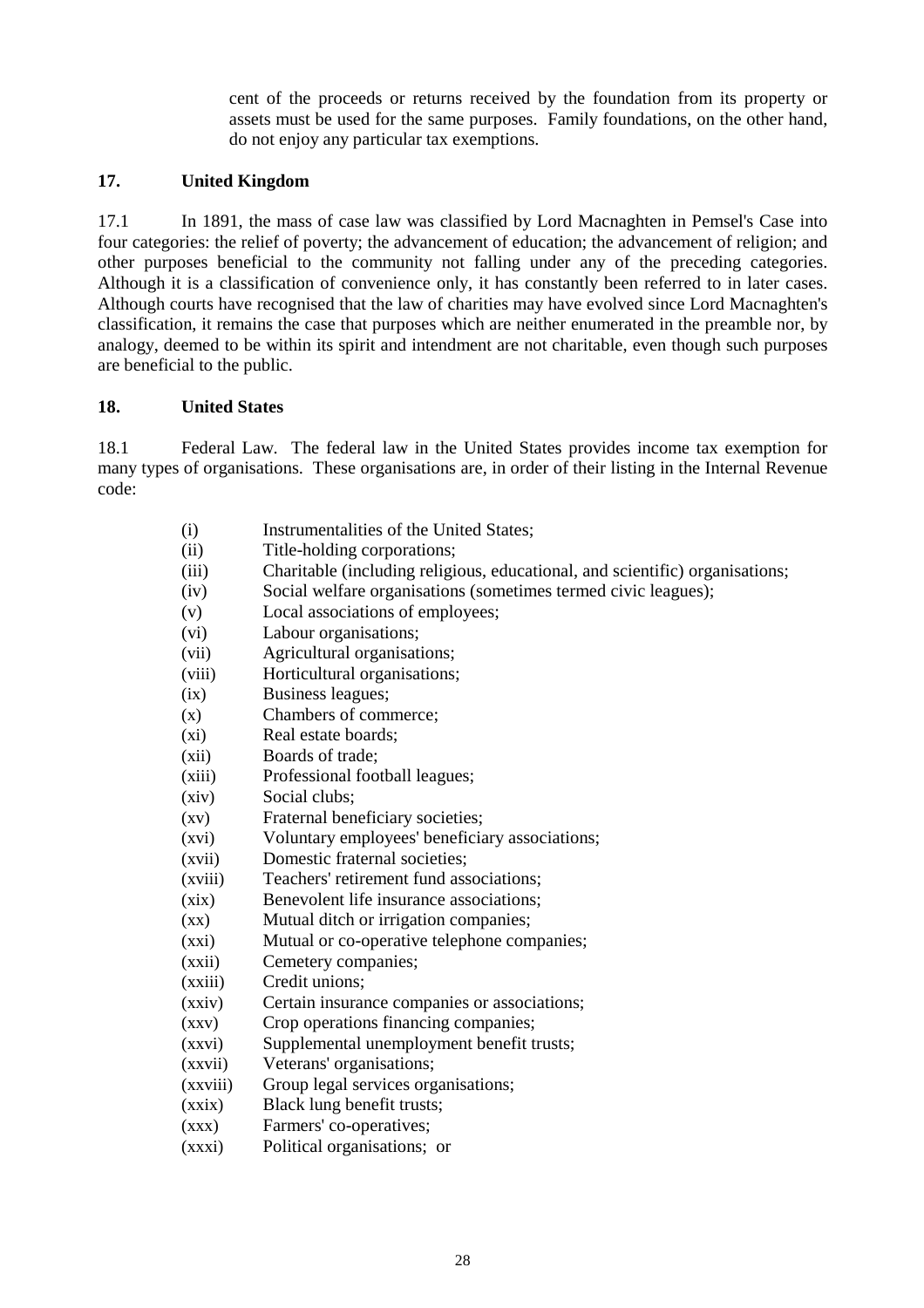(xxxii) The states, political subdivisions of them, and a variety of organisations that are closely associated with the states or their political subdivisions.